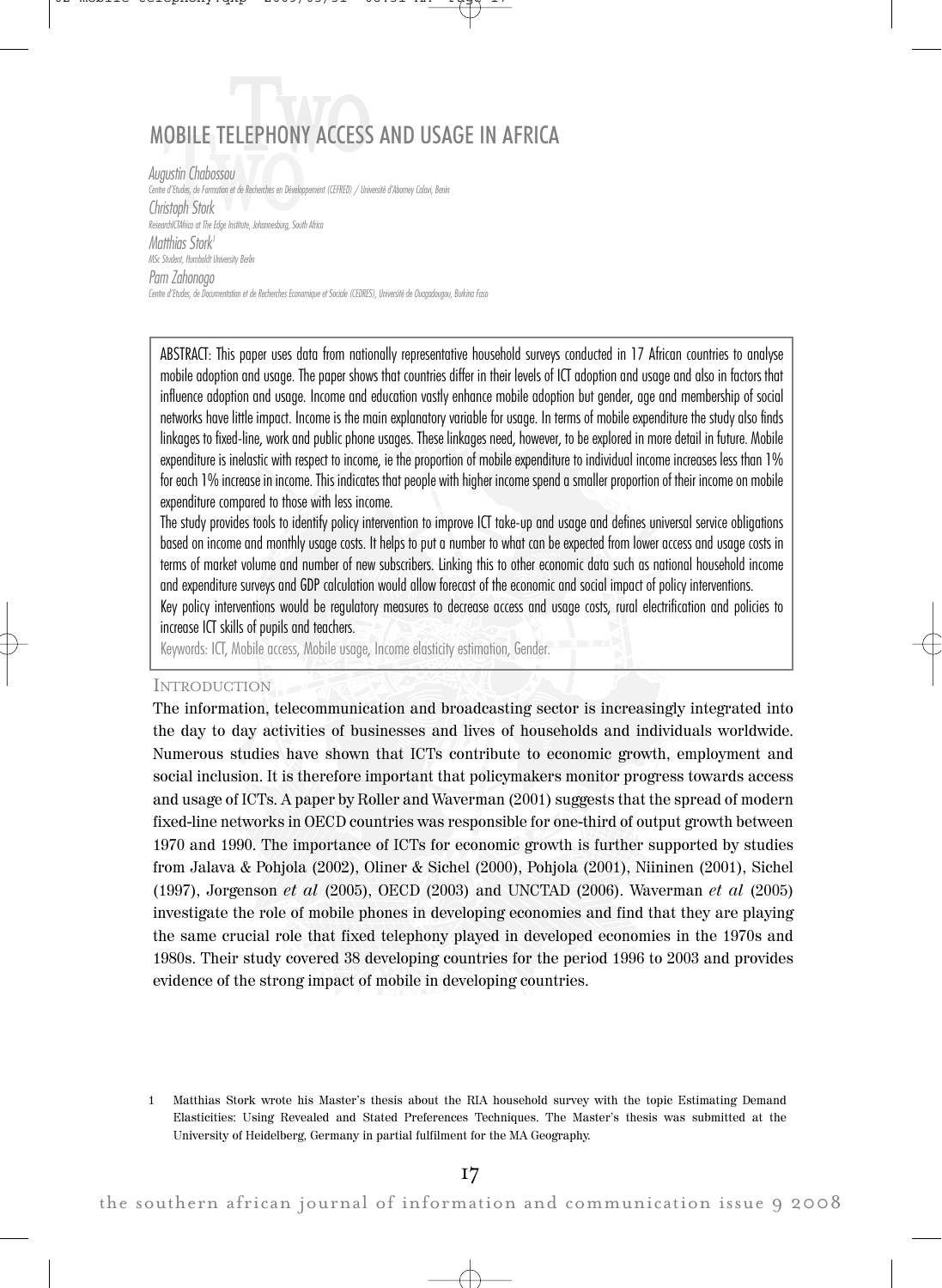#### TABLE 1: ICT DENSITIES IN 2007

|                                | Internet users<br>per | Main (fixed)<br>telephone lines per | Mobile cellular telephone<br>subscribers per |
|--------------------------------|-----------------------|-------------------------------------|----------------------------------------------|
|                                | 100 inhabitants       | 100 inhabitants                     | 100 inhabitants                              |
| Sub-Saharan Africa             | 6.47                  | 3.17                                | 26.77                                        |
| <b>Low Income</b>              | 6.04                  | 5.87                                | 24.06                                        |
| <b>Lower Middle Income</b>     | 15.69                 | 15.23                               | 50.99                                        |
| <b>Upper Middle Income</b>     | 31.48                 | 21.01                               | 86.18                                        |
| High Income Countries          | 54.78                 | 43.85                               | 112.42                                       |
| Benin                          | 1.66                  | 1.22                                | 20.98                                        |
| Botswana                       | 4.25                  | 7.28                                | 75.84                                        |
| Burkina Faso <sup>2</sup>      | 0.59                  | 0.70                                | 10.90                                        |
| $C$ ameroon <sup>3</sup><br>P. | 2.23                  | 0.79                                | 24.45                                        |
| Côte d'Ivoire <sup>4</sup>     | 1.63                  | 1.41                                | 36.60                                        |
| Ethiopia                       | 0.35                  | 1.06                                | 1.45                                         |
| Ghana                          | 2.77                  | 1.60                                | 32.39                                        |
| Kenya                          | 7.99                  | 0.71                                | 30.48                                        |
| Mozambique <sup>5</sup>        | 0.93                  | 0.33                                | 15.42                                        |
| Namibia.                       | 4.87                  | 6.66                                | 38.58                                        |
| Nigeria                        | 6.75                  | 1.07                                | 27.28                                        |
| Rwanda <sup>6</sup>            | 1.08                  | 0.24                                | 6.53                                         |
| Senegal                        | 6.62                  | 2.17                                | 33.31                                        |
| South Africa                   | 8.16                  | 9.56                                | 87.08                                        |
| Tanzania                       | 0.99                  | 0.58                                | 20.40                                        |
| Uganda                         | 6.48                  | 0.53                                | 13.58                                        |
| Zambia                         | 4.19                  | 0.77                                | 22.14                                        |

Source: ITU database 2008

Country level data reveal a global digital divide between continents and countries but also within countries (Baliamoune-Lutz, 2003). Table 1 displays the difference between low, lower-middle, upper-middle and high-income countries for Internet, fixed-line and mobile density. It also displays the same information for countries covered by these studies and the sub-Saharan Africa (SSA) averages. The SSA average for Internet users and fixed-line users is lower than the low income average. It can also be seen from Table 1 that several countries from this 16-country sample are below the low income and SSA averages. Countries have a much lower ICT density compared to the low-income average. Table 2 and 3 document the digital divide within countries for access to fixed telephony in urban compared with rural areas and knowledge about and usage of the Internet across disposable income quartiles.

- 2 Internet and main fixed line data from 2006
- 3 Internet and main fixed line data from 2006
- 4 Internet and main fixed line data from 2006
- 5 Main fixed line data from 2006
- 6 Internet data from 2006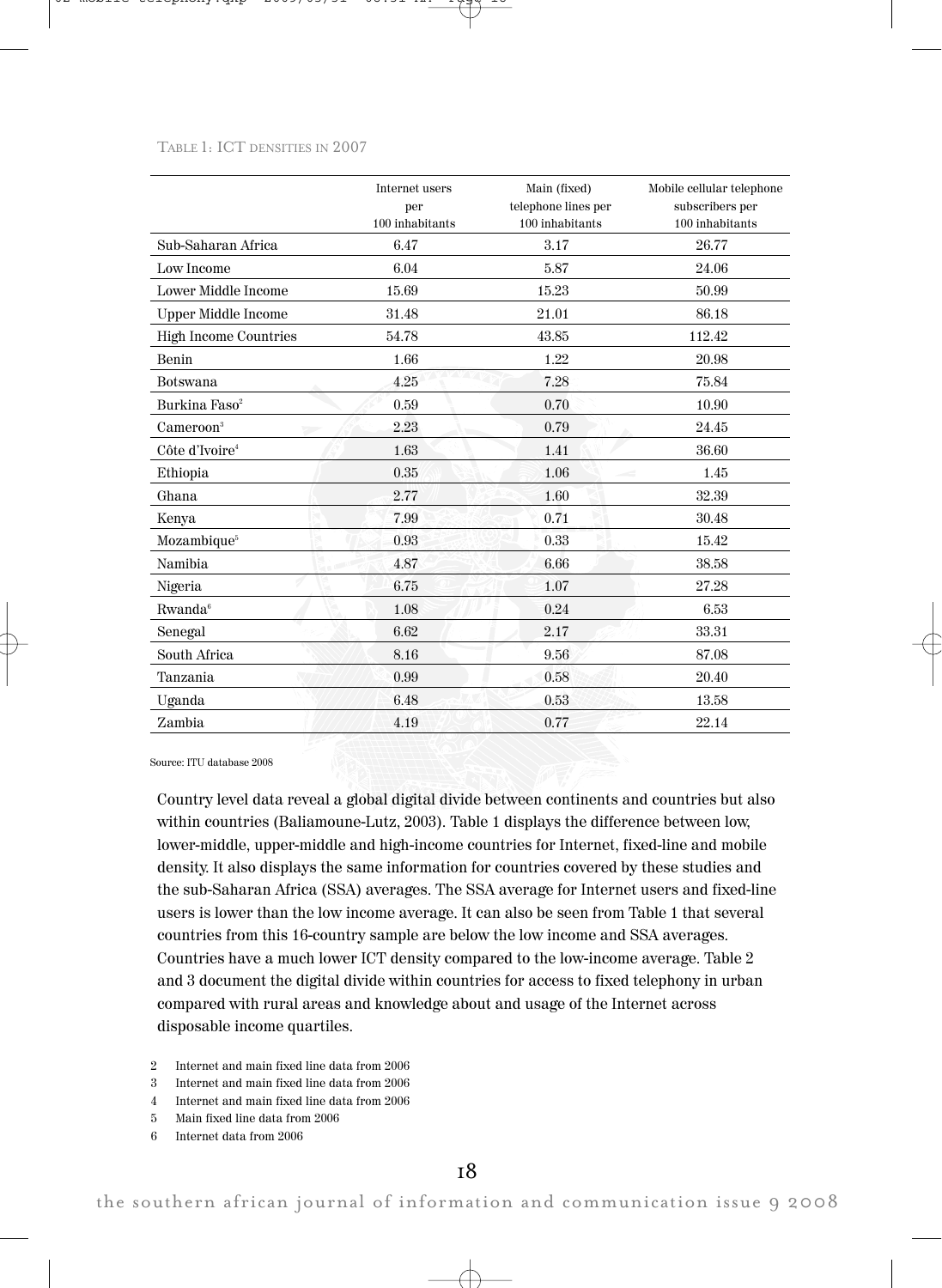TABLE 2: URBAN VS RURAL FIXED-LINE ACCESS

| <b>Households</b> |          |             |             |          |
|-------------------|----------|-------------|-------------|----------|
| with working      |          |             |             |          |
| fixed-line phones | National | Major Urban | Other Urban | Rural    |
| <b>Rwanda</b>     | 0.10%    | 1.20%       | $0.00\%$    | $0.00\%$ |
| Uganda            | $0.30\%$ | 1.60%       | 2.00%       | $0.00\%$ |
| Tanzania          | $0.90\%$ | 2.80%       | 2.50%       | 0.20%    |
| Mozambique        | 1.70%    | 7.30%       | 1.30%       | $0.00\%$ |
| Cameroon          | 1.80%    | 3.50%       | 3.50%       | $0.00\%$ |
| Kenya             | 2.30%    | 11.40%      | $0.90\%$    | 1.40%    |
| Ghana             | 2.60%    | 6.30%       | 4.60%       | 0.30%    |
| Nigeria*          | 2.70%    | 9.70%       | 5.70%       | 1.20%    |
| Benin             | 4.60%    | 15.50%      | 6.80%       | 0.60%    |
| Burkina Faso      | 4.70%    | 18.30%      | 16.70%      | 0.30%    |
| Côte d'Ivoire     | 4.80%    | 10.80%      | 7.10%       | 1.30%    |
| Ethiopia          | 7.60%    | 46.00%      | 22.70%      | 2.90%    |
| Botswana          | 11.00%   | 7.80%       | 17.00%      | 8.70%    |
| Senegal           | 11.70%   | 21.50%      | 19.20%      | 0.60%    |
| Namibia           | 17.40%   | 34.10%      | 29.60%      | 7.90%    |
| South Africa      | 18.20%   | 38.90%      | 18.50%      | 2.10%    |
| Zambia*           | 2.44%    | 5.20%       | 7.55%       | $0.00\%$ |
|                   |          |             |             |          |

Source: RIA 2007/2008 household survey

Bagchi & Udo (2007) state that African countries are not experiencing the benefits from ICT that are being experienced by OECD nations and lag severely behind even global averages in ICT adoption, in particular in investment-intensive infrastructure such as fixed-line telephony and broadband Internet access. 7

McCormick & Onjala (2007) list the following reasons for the low level of ICT access and usage in Africa:

- $\bullet$  weak telecommunications infrastructure;
- ! generally low level of economic activity;
- ! irregular or non-existent electricity supplies; and
- ! lack of human resource capacity, lack of skills and brain drain.

7 See also Sciadas (2003)

the southern african journal of information and communication issue 9 2008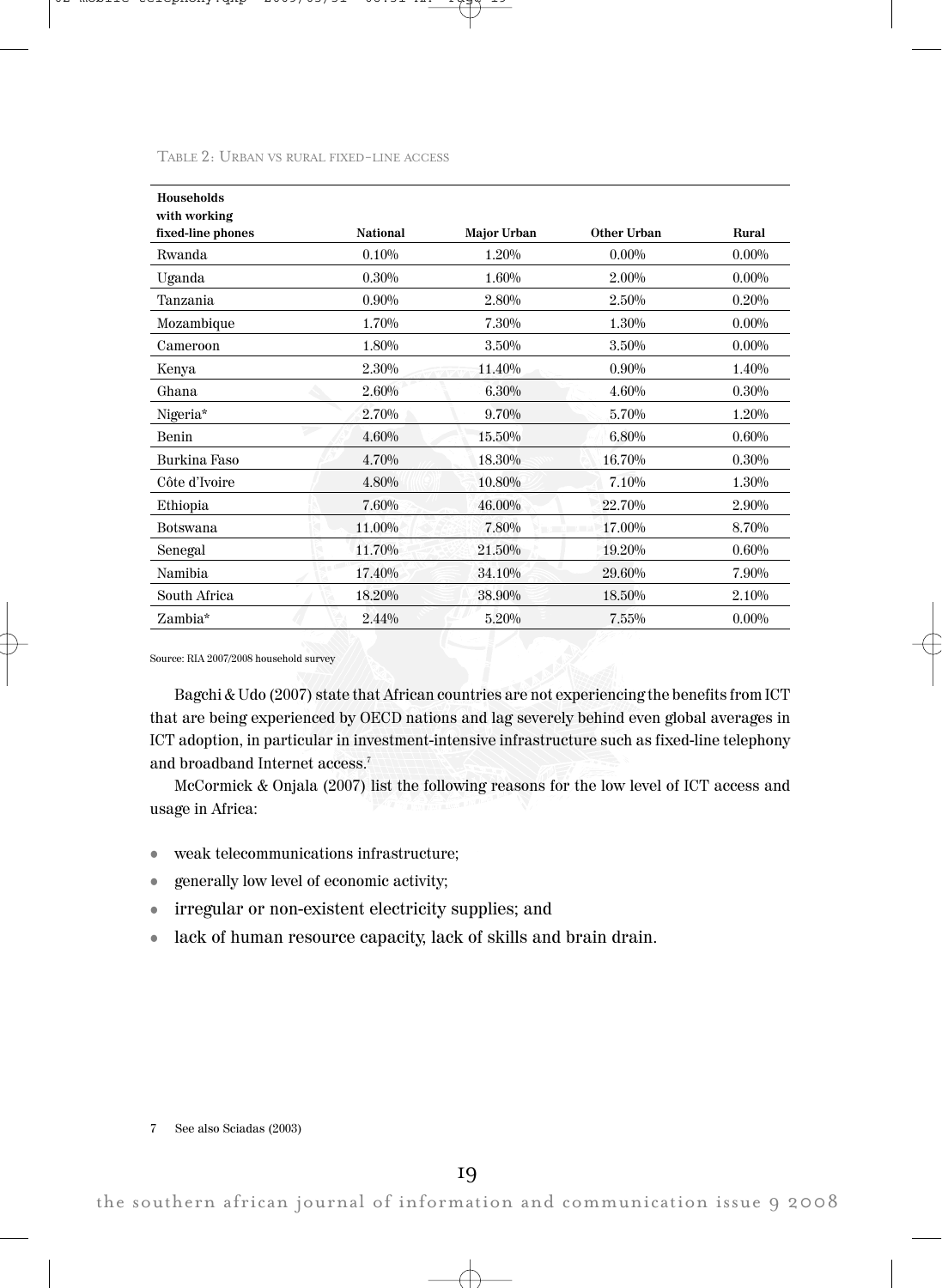|                 |                 | 16+ knowing what the Internet is |                 | $16+$ using the Internet | Owning a mobile phone or<br>active SIM card |                 |  |
|-----------------|-----------------|----------------------------------|-----------------|--------------------------|---------------------------------------------|-----------------|--|
|                 | Lower three     | Top disposable                   | Lower three     | Top disposable           | Lower three                                 | Top disposable  |  |
|                 | income quartile | income quartile                  | income quartile | income quartile          | income quartile                             | income quartile |  |
|                 | in ppp terms    | in ppp terms                     | in ppp terms    | in ppp terms             | in ppp terms                                | in ppp terms    |  |
| <b>Benin</b>    | 17%             | 33%                              | $6\%$           | 16%                      | 17%                                         | 63%             |  |
| <b>Botswana</b> | 14%             | 52%                              | $2\%$           | 19%                      | 53%                                         | 83%             |  |
| Burkina Faso    | $6\%$           | 17%                              | $2\%$           | 10%                      | 19%                                         | 50%             |  |
| Cameroon        | 35%             | 54%                              | 10%             | 25%                      | 28%                                         | 74%             |  |
| Côte d'Ivoire   | $12\%$          | 31%                              | $4\%$           | 14%                      | 33%                                         | 63%             |  |
| Ethiopia        | $6\%$           | 18%                              | $0\%$           | $3\%$                    | $1\%$                                       | 11%             |  |
| Ghana           | 26%             | 27%                              | $5\%$           | 8%                       | 53%                                         | 79%             |  |
| Kenya           | 25%             | 52%                              | 90/0            | 32%                      | 42%                                         | 79%             |  |
| Mozambique      | $2\%$           | 10%                              | $1\%$           | $3\%$                    | 20%                                         | 49%             |  |
| <b>Namibia</b>  | 16%             | 60%                              | $4\%$           | 25%                      | 37%                                         | 86%             |  |
| Nigeria         | 35%             | 52%                              | 10%             | 22%                      | 74%                                         | 93%             |  |
| Rwanda          | $4\%$           | 13%                              | 10/0            | $4\%$                    | 4%                                          | 26%             |  |
| Senegal         | 37%             | 71%                              | $9\%$           | 14%                      | 29%                                         | 77%             |  |
| South Africa    | 42%             | 75%                              | 70/0            | 38%                      | 54%                                         | 84%             |  |
| Tanzania        | $6\%$           | 16%                              | $1\%$           | $4\%$                    | 14%                                         | 46%             |  |
| Uganda          | $4\%$           | 15%                              | $1\%$           | $7\%$                    | 12%                                         | 46%             |  |
| Zambia          | 39%             | 60%                              | $1\%$           | 13%                      | 36%                                         | 84%             |  |

TABLE 3: ICT KNOWLEDGE AND USE, AND MOBILE ACCESS ACROSS DISPOSABLE INCOME **CATEGORIES** 

Source: RIA 2007/2008 household survey

The results from the researchICTafrica.net (RIA) household survey, however, shows that the monthly cost of telecommunication services is the main reason behind low levels of access and usage.

The great potential of ICTs as catalysts of social and economic development is clearly recognised in continental discourses of agencies such as NEPAD, economic regional association strategies and in national policies. ICT dissemination and adoption in developing countries facilitates the achievement of major development goals in the areas of health, education, governance and others. People in developing countries need easier and cheaper access to ICTs. They need enhanced ICT skills to better employ these technologies in their homes, schools and jobs. Policies and strategies that have been adopted, however, have not been successful in addressing the question of how African countries can catch up with global levels of ICT access and usage and how the poor can join the newly developing information societies. For this it is important to understand the factors that lead to adoption of ICTs by households and individuals. It is also important to understand what factors other than income impact on usage once households or individuals have adopted ICTs.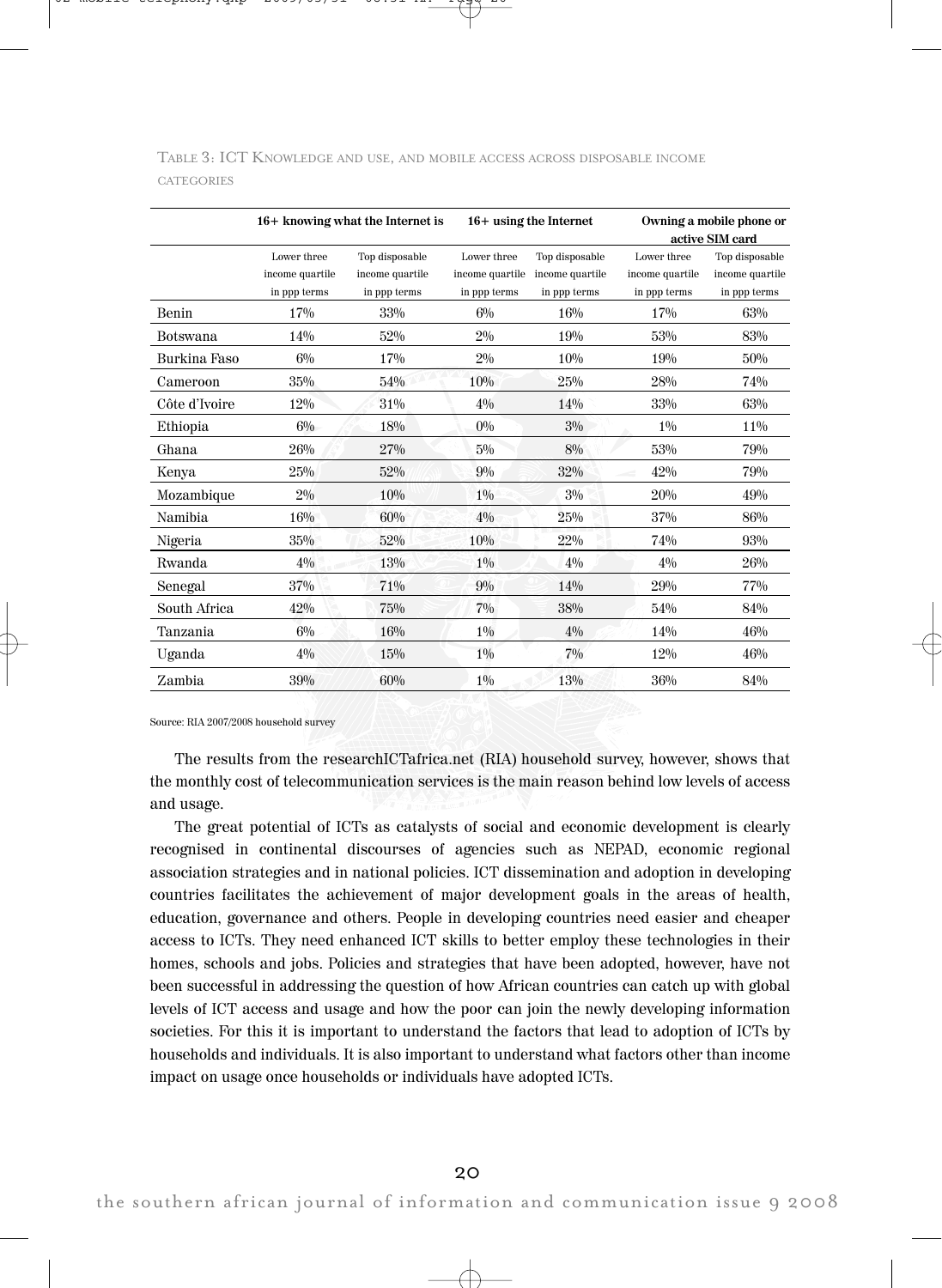## DATA AND DESCRIPTIVE STATISTICS

The data used for this study stem from surveys conducted by ResearchICTAfrica (RIA $\delta$  in 17 African countries during the end of 2007 and the beginning of 2008." The data is nationally'' representative on a household level and for individuals 16 years of age or older. The survey was stratified into metropolitan, other urban and rural areas. Enumerator areas (EAs) were sampled for each stratum using probability proportional to size (pps). The individual to be selected for each household was randomly selected from all household members and visitors who stayed at the home on the night the household was visited and who were 16 years of age or older.

The RIA questionnaire was divided into three sections. The first part, the household roster, collected information about all household members. The second part collected household-related information. The head of the household, or someone who manages the household, answered parts one and two. The third part, the individual section, was answered by a randomly selected individual 16 years of age or older, who slept in the house the night of the interview, and included household members and visitors.

A household constitutes a person or group of persons, irrespective of whether related or not, who normally live together in the same housing unit or group of housing units, have common cooking arrangements and share financial resources. Maids, guards and babysitters who live with a family are part of the household. A head of a household is a person who economically supports or manages the household, or for reasons of age or respect is considered by members of the household as head, or declares himself or herself to be head of a household.

- 8 Research ICT Africa (RIA) is a network of universities and research institutions from 19 African countries hosted at The EDGE institute, Johannesburg, South Africa. For more information see www.researchICTafrica.net.
- 9 These are Benin, Botswana, Burkina Faso, Cameroun, Côte d'Ivoire, Ethiopia, Ghana, Kenya, Mozambique, Namibia, Nigeria, Rwanda, Senegal, South Africa, Tanzania, Uganda and Zambia. The data for Zambia are not included in this analysis since that data had not been weighted by the time of submission of this article.
- 10 The data for Zambia and Nigeria are national extrapolations but not nationally representative. In Zambia the selection probabilities had to be estimated since enumerator ID information was not unique. In Nigeria the sample was drawn only from 6 of 36 provinces.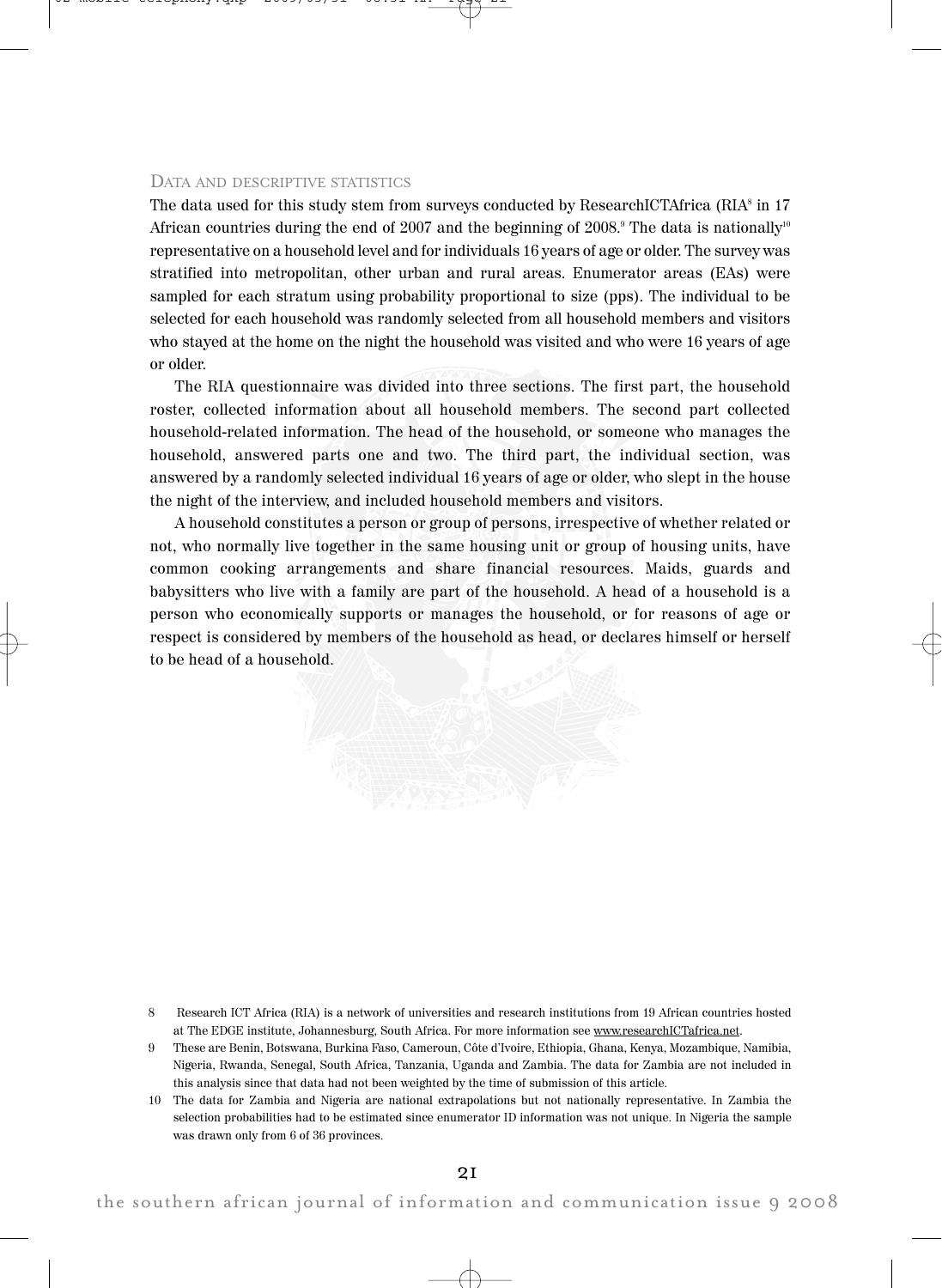|                 | <b>Major Urban</b> | Other Urban | Rural | <b>Total</b> |
|-----------------|--------------------|-------------|-------|--------------|
| Benin           | 432                | 336         | 333   | 1.101        |
| <b>Botswana</b> | 348                | 241         | 229   | 818          |
| Burkina Faso    | 416                | 329         | 332   | 1.077        |
| Cameroon        | 490                | 347         | 398   | 1.235        |
| Côte d'Ivoire   | 502                | 312         | 298   | 1.112        |
| Ethiopia        | 1.173              | 631         | 551   | 2.355        |
| Ghana           | 473                | 324         | 295   | 1.092        |
| Kenya           | 472                | 557         | 432   | 1.461        |
| Mozambique      | 562                | 312         | 257   | 1.131        |
| Namibia         | 311                | 294         | 280   | 885          |
| Nigeria         | 895<br>2           | 1.012       | 844   | 2.751        |
| Rwanda          | 415                | 333         | 330   | 1.078        |
| Senegal         | 432                | 312         | 337   | 1.081        |
| South Africa    | 779                | 465         | 527   | 1.771        |
| Tanzania        | 634                | 393         | 463   | 1.490        |
| Uganda          | 436                | 347         | 344   | 1.127        |
| Zambia          | 405                | 212         | 264   | 881          |
| Total           | 9.175              | 6.757       | 6.514 | 22.446       |

TABLE 4: RIA 2007/2008 HOUSEHOLD SURVEY SAMPLE

## STATED AND REVEALED PREFERENCES

The RIA household survey collected information from mobile users about their monthly expenditure, but also from non-users about their willingness and ability (WTP) to spend on mobile telephony. The first is known as revealed and the latter as stated preferences. WTP measures are widely used to provide information to policymakers regarding the economic value of non-market, non-pecuniary or environmental goods. For stated preferences, no behavioural changes can be observed; the individuals only state that they intend to behave in that particular fashion. (Adamowicz et al, 1994).

The payment ladder method with exponentially distributed amounts was used to infer the willingness and ability to pay for mobile services of non-users. The payment card was first used by Mitchell & Carson (1984). The payment ladder is a kind of payment card which lists WTP values from low to high. Enumerators read the values to the respondent, starting at the top of the list and moving down. They asked until three values were answered with no. If the respondents were almost certain about their willingness and ability to pay a monetary value then a tick  $(\sqrt{})$  was placed in the space next to that amount. If the respondents were not sure about an amount then it was simply left blank. If the respondents were almost certain that an amount was too high then a cross (x) was placed next to the amount. Three crosses (NOs) were required to complete the question to assure that no intransitivities occurred. The highest amount the respondent was willing and able to pay and the lowest amount the respondent was neither willing nor able to pay was captured. The difference between these two values is the range of uncertainty. (Bann, 1999). Having two points increases the chance of eliciting the respondents' actual willingness to pay. The payment ladder avoids starting point bias and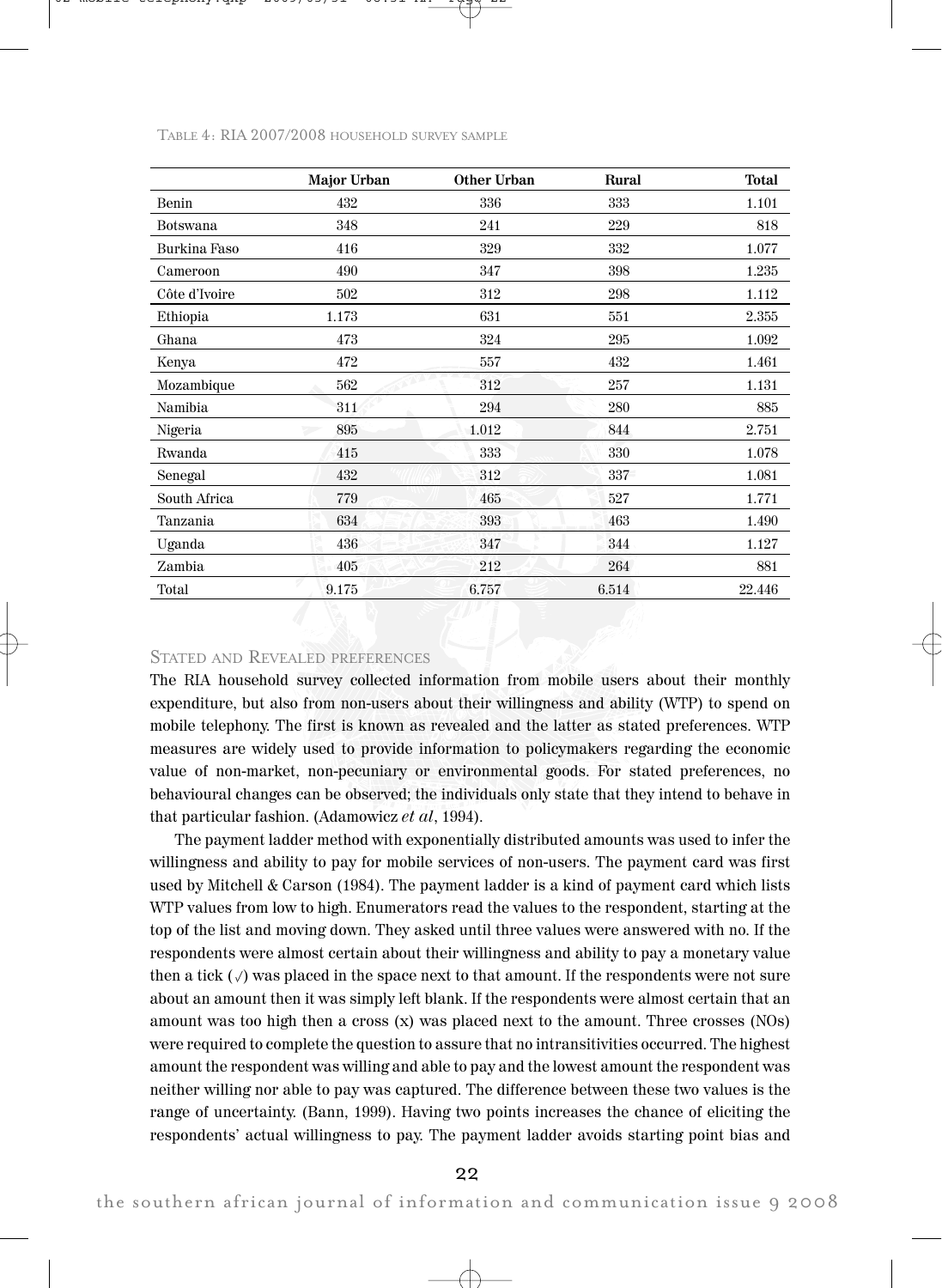reduces the number of outliners (Bateman,  $2002$ ). To avoid range and centring biases<sup>11</sup> the payment ladder was based on exponential value increment, as suggested by Row et al (1996). This approach has three major advantages.

First, the scale is consistent with the hypothesis of increasing measurement error with increasing value. For instance, a person might value a cup of coffee in a café at US\$2 plus minus US\$0.20, but a vacation at US\$2 000 plus minus US\$200. Secondly, according to Row et al (1996) there exists evidence that measurement errors in values obtained in contingent valuation studies have a log-normal distribution and that a logarithmic transformation of the WTP data addresses the increasing measurement error in hypothetical WTP data. Therefore the exponential payment ladder can be seen consistent with the error distribution of WTP values. The third argument Row *et al* (1996) put forward refers to the concept of "just noticeable" differences and they use the example of light sources to explain this. A source of light has a brightness B. The difference between two such sources is "just noticeable" if the difference can be detected 75% of the time. When bringing these sources into a sequence arranged in order of increasing brightness B1, B2, …, Bn, so that each source is "just noticeable" from the preceding one, then the relationship each to the other is given by Weber's law:

 $B_n - B_{n-1} = k.B_{n-1}$  (1)

where k is a positive constant. Hence the "just noticeable" differences are increasing proportionally to the sequence of sources and can also been written by exponential function:

 $B_n = B_1(1+k)^{n-1}$  (2)

The value of k can be seen as a percentage increase between adjacent scale values. The survey used 28 values, starting with a zero (not interested at all) and ending with an empty cell for amounts higher than listed. Equation (2) was used to compute the 2nd amount to the 27th amount. K was selected so that  $(1 + k)n-1$  equals the highest value on the list.<sup>12</sup>

## MOBILE ADOPTION / ACCESS

This section analyses factors that contribute to the probability of an individual to adopting mobile telephony, ie either owning a mobile phone or active SIM card. The dependant variable is dichotomous and using linear regression models would not be appropriate.13 Probit models are being used instead, assuming normal distributed error terms. The assumption about the error term is arbitrary and its validity cannot be tested. <sup>14</sup> A model can only be identified once an assumption is imposed on the mean and variance of the error term. This implies that coefficients cannot be interpreted directly since they are influenced by the necessary assumptions. Changing the assumptions about the error term changes the values of the coefficients uniformly (Long, 2006). But it does not affect the probability of an event occurring $^{\scriptscriptstyle 15}$ . It affects the spread of the distribution but not the proportion of the distribution above or below the threshold uniformly (Long, 2006).

The decision to adopt mobile telephony is the result of several factors that cannot be observed and that will be different for each individual. What can be observed is whether an

11 See Venkatachalam (2004) and Row et al (1996).

15 See Long (2007) pp 49-50 for a proof

<sup>12</sup> For example, with  $n = 24$  cells which have to be computed and \$1000 the highest value, the equation would be given by  $1000 = (1 + 0.35)23$ 

<sup>13</sup> See for example Maddala (1983) and Gourieroux (1986)

<sup>14</sup> For a more detailed discussion on this assumption see Long (1997).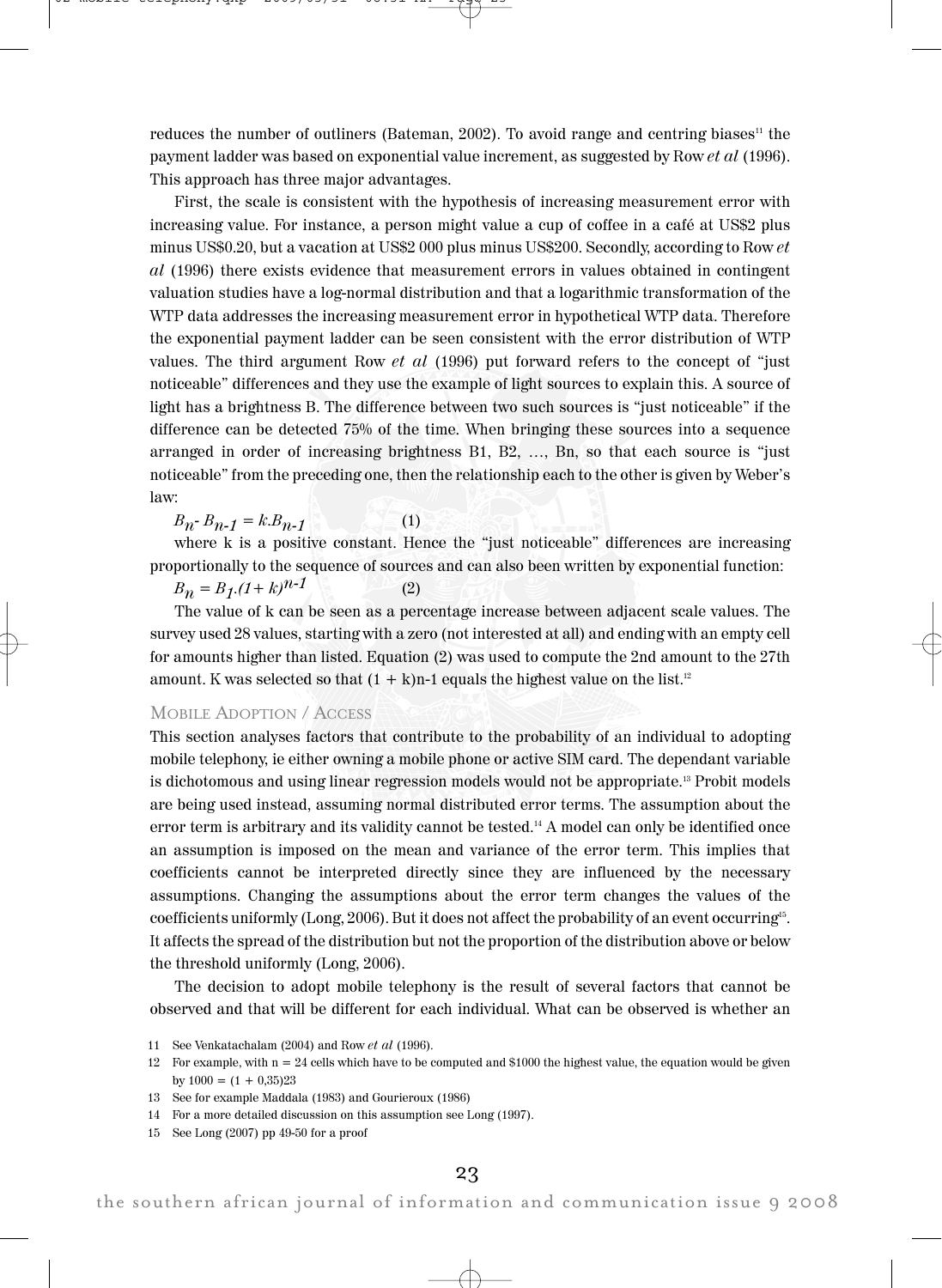individual has a mobile phone or active SIM card (Mobile=1) or not (Mobile=0). One individual might neither be able to afford nor be interested in a mobile phone while another might be close to acquiring one and still saving money towards it. For both individuals it can only be observed that they do not have a mobile phone, ie Mobile=0. The process leading to that decision is unobserved and referred to a latent variable. Probit or Logit models tie observable (independent variables) to the latent variable through contributions to the probability of the latent variable taking a value above or below a threshold that would lead to the observable outcome, adoption or not. Many factors are considered in the economic literature as influencing the latent variable, <sup>16</sup> such as socio-economic factors (social networks, income, prices, household size, education, age and gender) and environmental factors (infrastructures, enumerator area, country's characteristics).

Piccoli et al (2001) established that the education level of an individual influences ICT adoption and usage, through influencing an individual's capability to use technology. The theory of technology use also points to age as a factor that influences when and how an individual uses technologies. Some studies indicate that age is a key factor in the use of technology, with younger people tending to exhibit higher use levels. Consequently, these individuals tend to use ICT technologies more than older users.

Gender and technology studies have found that men and women adopt and use technology differently. (Gefen & Straub, 1997; Venkatesh & Morris, 2000). Men's decisions to use technology are more strongly influenced by their perception of usefulness, while women's decisions are based more on perceptions of the technology's ease of use. (Venkatesh & Morris, 2000). Further, men and women may view the same mode of communication differently. $^{\scriptscriptstyle 17}$ 



16 See for example: Kwapong (2007) Fabiani et al (2005), Bagchi & Udo (2007), Kabbar & Crump (2006)

17 See Gefen & Straub (1997); Ono (2003)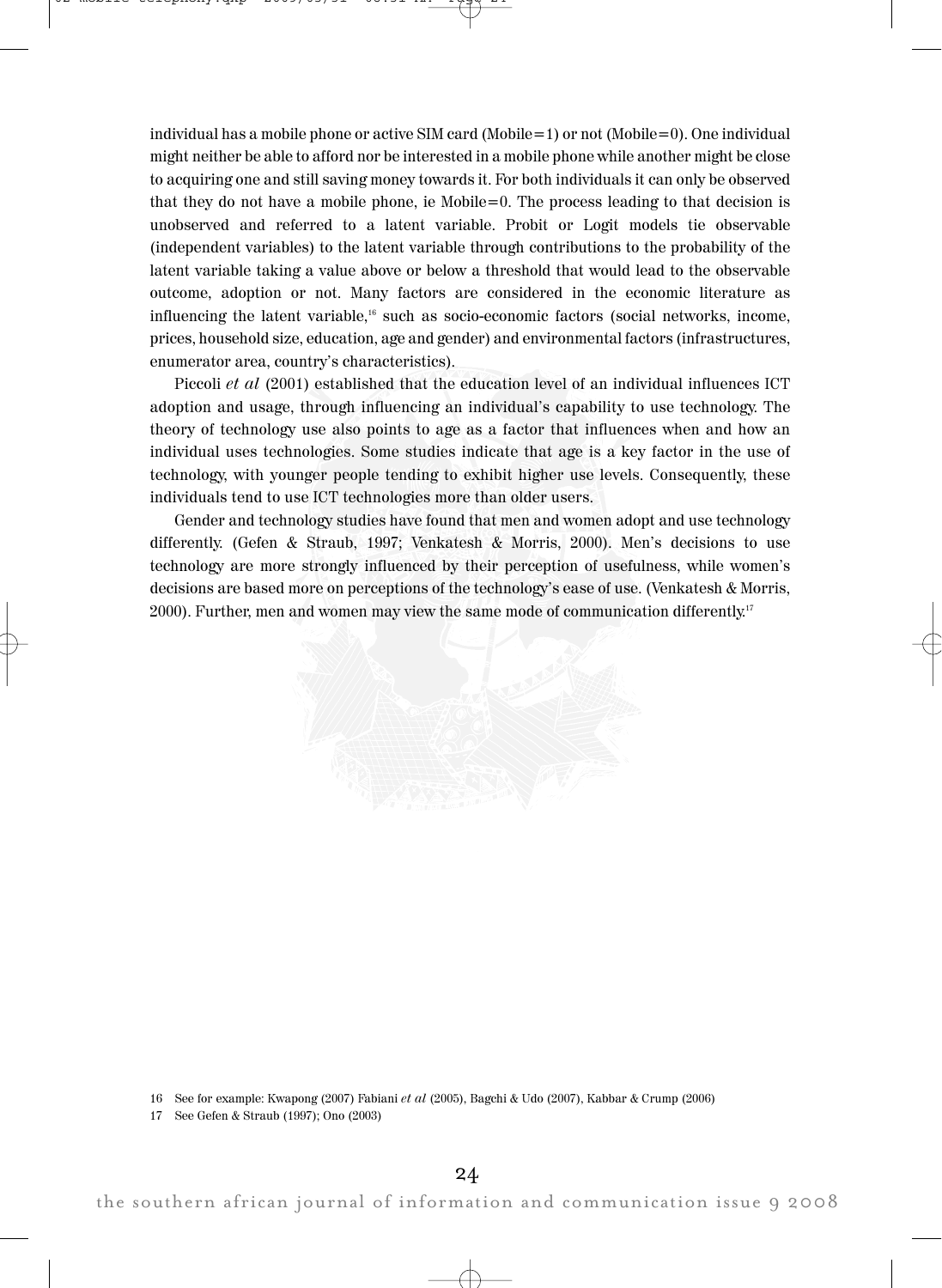| Variable    | Variable   | Type of Variable                                 | <b>Expected</b> | Comment                         |
|-------------|------------|--------------------------------------------------|-----------------|---------------------------------|
|             | Name       |                                                  | sign            |                                 |
| Dependent   | Mobile     | Dichotomous variable:                            | NA              |                                 |
| Variable    | (M)        | Individual has a mobile or active                |                 |                                 |
|             |            | $SIM card = 1, 0 otherwise$                      |                 |                                 |
| Independent | Income     | Continuous variable: Individual                  | Positive        | Income is assumed to be         |
| Variables   | (I)        | income in US\$ based on end of year              |                 | the main barrier to adoption    |
|             |            | nominal exchange rates (source IMF)              |                 |                                 |
|             | Gender     | Dichotomous variable: female $= 1$ ,             | Not             | The assumption is that there is |
|             | (G)        | $male = 0$                                       | significant     | no gender difference when it    |
|             |            |                                                  |                 | comes to mobile adoption        |
|             | Age $(A)$  | In years                                         | Negative        | Technology being a domain for   |
|             |            |                                                  |                 | the younger generation          |
|             | Tertiary   | Dichotomous variable: highest education Positive |                 | Education should enable         |
|             | (T)        | being tertiary $= 1$ , otherwise 0               |                 | individuals to use mobile       |
|             | Secondary  | Dichotomous variable: highest education          |                 | phones, while also being an     |
|             | (S)        | being secondary $= 1$ , otherwise 0              |                 | indicator for income, model     |
|             | Primary    | Dichotomous variable: highest education          |                 | would drop variables if multi-  |
|             | (P)        | being primary, remedial or traditional           |                 | collinearity persists           |
|             |            | $=1$ , otherwise 0                               |                 |                                 |
|             | Vocational | Dichotomous variable: highest education          |                 |                                 |
|             | (V)        | being vocational $=1$ , otherwise 0              |                 |                                 |
|             | Rural      | Dichotomous variable: rural $= 1$ ,              | Negative        | Mobile network coverage is      |
|             | (R)        | $urban = 0$                                      |                 | less in rural areas compared to |
|             |            |                                                  |                 | urban (major urban and other    |
|             |            |                                                  |                 | urban) ones and less adoption   |
|             |            |                                                  |                 | is therefore expected           |
|             | Social     | Dichotomous variable: social network             | Positive        | Membership in social networks   |
|             | Network    | (as church groups, sports clubs etc.)            |                 | might increase communication    |
|             | (SN)       | membership $= 1$ , otherwise 0                   |                 | need                            |
|             | Constant   | Captures various factors that are either         | Negative        | Captures no education, but      |
|             | (C)        | constant for a country, such as the price        |                 | also urban                      |
|             |            | for mobile or fixed telephony, or that           |                 |                                 |
|             |            | serve as reference for dichotomous               |                 |                                 |
|             |            | variables such as the educational                |                 |                                 |
|             |            | variables and rural-urban location.              |                 |                                 |

## TABLE 5: PROBIT MODEL SPECIFICATION

Table 5 displays the Probit model configuration and Table 6 details the results for each country. Table 6 provides summary results without reporting coefficients, showing for each of the independent variables whether their impact on the probability of mobile adoption is significant and whether it is positive or negative.<sup>18</sup>

18 The detailed results can be found in the appendix.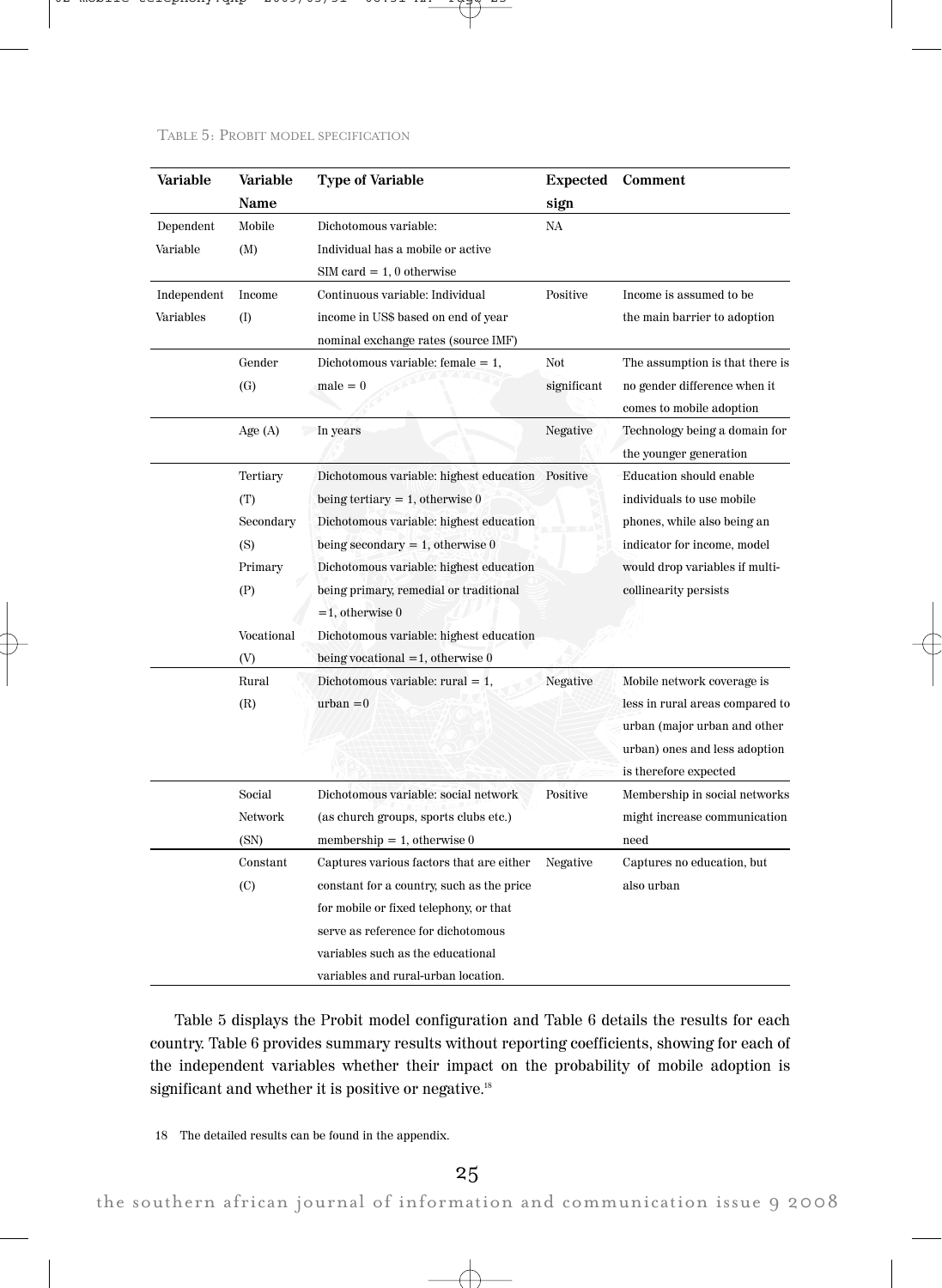| Country       | Pseudo Prob | Positive Coefficients + = significant at 0.1 level, + + = significant at 0.05 level, + + + = |        |                           |                |        |                                                                                            |                |         |             |           |          |
|---------------|-------------|----------------------------------------------------------------------------------------------|--------|---------------------------|----------------|--------|--------------------------------------------------------------------------------------------|----------------|---------|-------------|-----------|----------|
|               | R2          | $\, > \,$                                                                                    |        | significant at 0.01 level |                |        |                                                                                            |                |         |             |           |          |
|               |             | chi <sub>2</sub>                                                                             |        |                           |                |        | Negative Coefficients - = significant at 0.1 level, $-$ = significant at 0.05 level, $-$ = |                |         |             |           |          |
|               |             |                                                                                              |        | significant at 0.01 level |                |        |                                                                                            |                |         |             |           |          |
|               |             |                                                                                              | Ι      | $\mathbf{A}$              | G              | T      | S                                                                                          | $\mathbf{P}$   | V       | $\mathbf R$ | <b>SN</b> | Constant |
| Benin         | 0.396       | 0.00                                                                                         | $+++$  | $+ +$                     | No             | $+++$  | $+++$                                                                                      | $+++$          | $+++$   | —           | No        | -        |
| Botswana      | 0.16        | 0.00                                                                                         | $+$    | No                        | No             | $+ +$  | $++++$                                                                                     | No             | Skip    | —           | $++++$    | No       |
| Burkina Faso  | 0.253       | 0.00                                                                                         | $++++$ | —-                        | —              | $++++$ | $++++$                                                                                     | $++++$         | Skip    | —-          | No        | No       |
| Cameroon      | 0.258       | 0.00                                                                                         | $++++$ | $++$                      | No             | $++++$ | $++++$                                                                                     | $++++$         | $+ +$   |             | $+ +$     |          |
| Côte d'Ivoire | 0.292       | 0.00                                                                                         | $++++$ | $\overline{\phantom{0}}$  | No             | $+++$  | $++++$                                                                                     | No             | $++++$  | —           | $++++$    | No       |
| Ethiopia      | 0.452       | 0.00                                                                                         | $++++$ | No                        | No             | $+++$  | $+ +$                                                                                      | No             | $++++$  | —           | No        |          |
| Ghana         | 0.158       | 0.00                                                                                         | No     | ٠                         | No             | $++++$ | $++++$                                                                                     | $++++$         | $+ +$   | —           | $+ +$     | No       |
| Kenya         | 0.258       | 0.00                                                                                         | $++++$ | No                        | No             | $++++$ | $++++$                                                                                     | $. + +$        | $++++$  | No.         | $+ +$     |          |
| Mozambique    | 0.214       | 0.00                                                                                         | $++++$ | No                        | $++++$         | $+++$  | $+++$                                                                                      | $++++$         | No      | —           | No        | —        |
| Namibia       | 0.224       | 0.00                                                                                         | $++++$ | No                        | No             | $+++$  | $+++$                                                                                      | No             | No      | —           | No        | No       |
| Nigeria*      | 0.172       | 0.00                                                                                         | $++++$ | —                         | No             | $++++$ | $++++$                                                                                     | No             | $+$     | No          | $+ +$     | No       |
| Rwanda        | 0.244       | 0.00                                                                                         | No     | No                        | No             | Skip   | $+++$                                                                                      | $+++$          | Skip    | --          | No        | —        |
| Senegal       | 0.215       | 0.00                                                                                         | $++$   | No                        |                | $+++$  | $+++$                                                                                      | $+ +$          | $+ +$   | —-          | No        | No       |
| South Africa  | 0.171       | 0.00                                                                                         | $++++$ | —-                        | $+++$          | $++++$ | $+++$                                                                                      | No             | No      | —-          | No        | No       |
| Tanzania      | 0.172       | 0.00                                                                                         | $+++$  | $\! + \!\!\!\!$           | $\frac{1}{2}$  | Skip   | $++++$                                                                                     | $++++$         | $^{+}$  |             | $++++$    |          |
| Uganda        | 0.357       | 0.00                                                                                         | $+++$  | $\! + \!\!\!\!$           | N <sub>o</sub> | $++++$ | $+ +$                                                                                      | N <sub>o</sub> | $+ + +$ | —           | No        |          |
| Zambia*       | 0.2894      | 0.00                                                                                         | $+++$  | No                        | No             | Skip   | $+++$                                                                                      | $++ +$         | $++++$  | Skip        | $++++$    |          |

(source: RIA 2007/2008 household survey)

The results suggest that the variables used to analyse mobile phone adoption contribute significantly to explaining the probability of adoption. Income increases the probability of mobile phone adoption as expected. Only for Ghana and Rwanda was it not significant. Substituting individual income with disposable income increases the pseudo R2 in both cases and leads to income being significant with positive coefficient. Disposable income has the advantage over individual income in that it takes into account the buying power of dependents that do not have own income. It does not generally lead to better results, though. Income as a barrier to adoption has two consequences. First, people will increasingly adopt mobile telephony should their income increase. Secondly, they might adopt it at current income if access (handset) prices and usage cost were to come down.

Age has a positive influence for some countries and a negative for others in the probability of mobile adoption. Age is likely to have a positive impact on the probability to adopt mobile up to a certain level and then the impact decreases. Using age2 instead of age in subsequent research could solve this. 19

The gender variable is mostly insignificant as expected (11 countries). Only in Senegal, Tanzania and Burkina Faso does being a woman decrease the probability of mobile telephony adoption. In South Africa and Mozambique it increases the probability significantly.

19 See Tegegne (1999).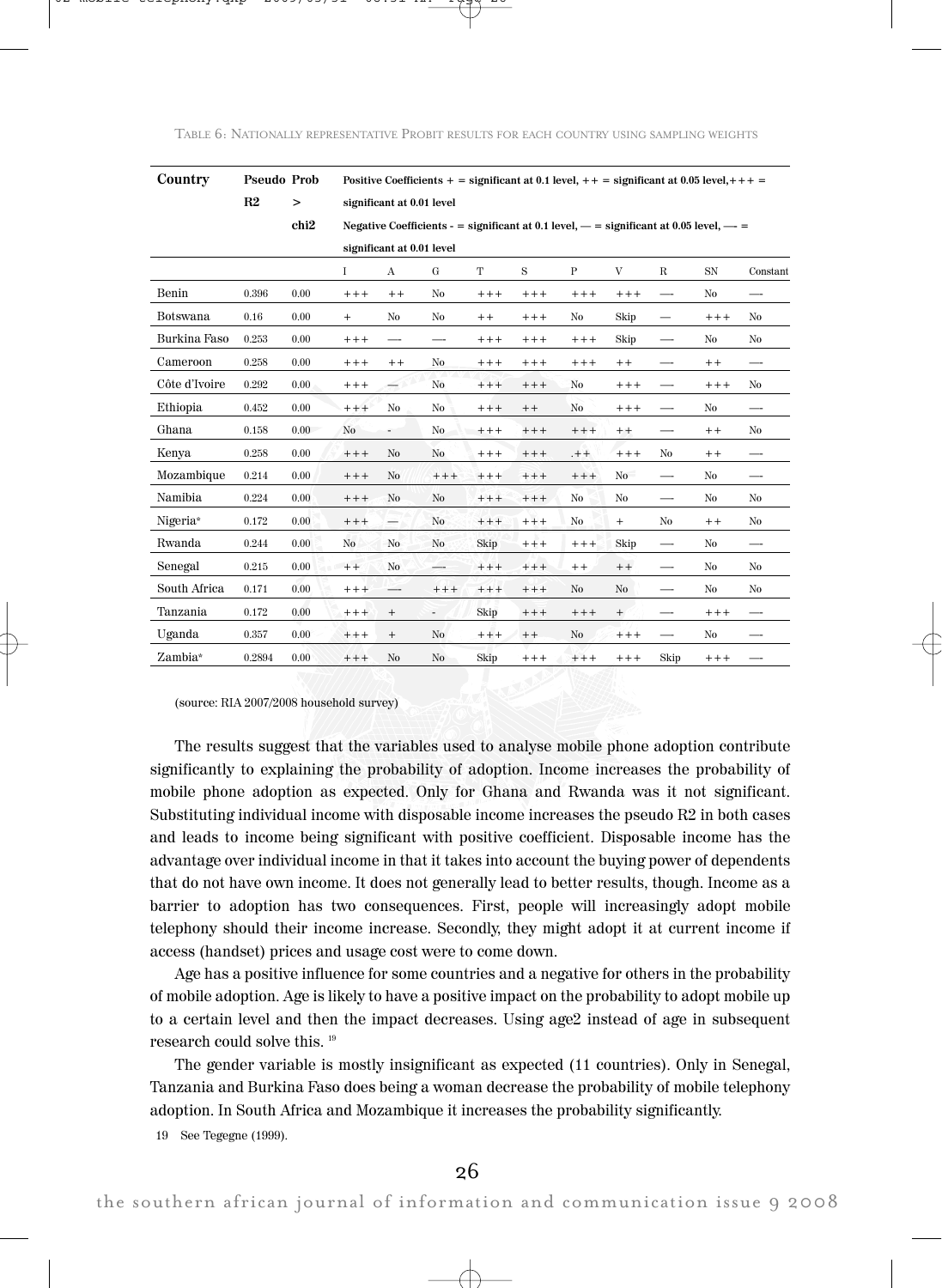The result from the Probit models confirms the assumptions about education as well as those about the rural areas. Membership of social networks contributed positively to the probability of mobile adoption in seven out of 16 countries. For the remaining countries it was insignificant.

Randomly selected individuals older than 16 years from each household without mobile phone or active SIM card were asked for their willingness and ability to pay for a handset and what they thought a handset would cost them. These average figures are shown in Table 7. The difference between average willingness to pay and average expected costs confirms income as the main adoption barrier. Table 7 also indicates the number of new mobile phone users operators could expect should they offer mobiles for US\$20, US\$15 and US\$10 respectively. US\$20 handsets would attract about three million new customers in Kenya and Ivory Coast, for example. Ethiopia could expect 2,6 million more users if the handset price dropped to US\$10 and provided that SIM cards were available. Ethiopia is the country with the widest gap between willingness to pay and expected cost and the country with the lowest mobile teledensity (see Table 1). The handset price is also known to fluctuate with the availability of SIM cards.

|                 | Average willingness<br>and ability to pay<br>for a mobile<br>handset in US\$ | Average<br>expected cost<br>of a mobile<br>handset in US\$ | <b>National</b><br>New users<br>at US\$20<br>for a handset | New users<br>at US\$15<br>for a handset | New users<br>at US\$10<br>for a handset |
|-----------------|------------------------------------------------------------------------------|------------------------------------------------------------|------------------------------------------------------------|-----------------------------------------|-----------------------------------------|
| Benin           | 7.45                                                                         | 11.44                                                      | 124 972                                                    | 487 176                                 | 677 715                                 |
| <b>Botswana</b> | 19.14                                                                        | 27.38                                                      | 119 014                                                    | 196 496                                 | 228 203                                 |
| Burkina Faso    | 8.92                                                                         | 12.84                                                      | 427 032                                                    | 1 242 397                               | 1451446                                 |
| Cameroon        | 15.11                                                                        | 22.16                                                      | 864 053                                                    | 1728 316                                | 1865876                                 |
| Côte d'Ivoire   | 29.70                                                                        | 30.06                                                      | 3 057 420                                                  | 3 539 351                               | 3914283                                 |
| Ethiopia        | 6.06                                                                         | 64.19                                                      | 1 436 628                                                  | 1637668                                 | 2 644 673                               |
| Ghana           | 14.02                                                                        | 23.15                                                      | 1283271                                                    | 1 469 652                               | 1841837                                 |
| Kenya           | 16.98                                                                        | 26.68                                                      | 2857406                                                    | 4 160 498                               | 5 658 430                               |
| Mozambique      | 4.00                                                                         | 23.2                                                       | 56457                                                      | 79895                                   | 287 147                                 |
| <b>Namibia</b>  | 24.64                                                                        | 25.12                                                      | 162 992                                                    | 192 395                                 | 232 584                                 |
| Nigeria*        | 5.65                                                                         | 12.57                                                      | 356 907                                                    | 1 004 573                               | 2 527 884                               |
| Senegal         | 19.55                                                                        | 2 543.0                                                    | 1 336 691                                                  | 2 169 548                               | 2 301 775                               |
| South Africa    | 17.44                                                                        | 32.41                                                      | 2 549 812                                                  | 3 251 782                               | 3991768                                 |
| Tanzania        | 10.89                                                                        | 17.3                                                       | 1 422 927                                                  | 2 102 510                               | 3 272 065                               |
| Zambia*         | 17.42                                                                        | 22.43                                                      | 682 864                                                    | 1 061 607                               | 1598555                                 |

TABLE 7: WILLINGNESS AND ABILITY TO PAY

(source: RIA 2007/2008 household survey)

## INCOME ELASTICITY / E-USAGE

Perl (1983), Taylor (1994; 2002) developed telecommunication demand models that address price and income elasticities for public phones, mobile phones and local, national and international fixed-line calls as well as cross price elasticities.<sup>20</sup>

20 See for example Kaserman et al (1990) and Parsons (1998)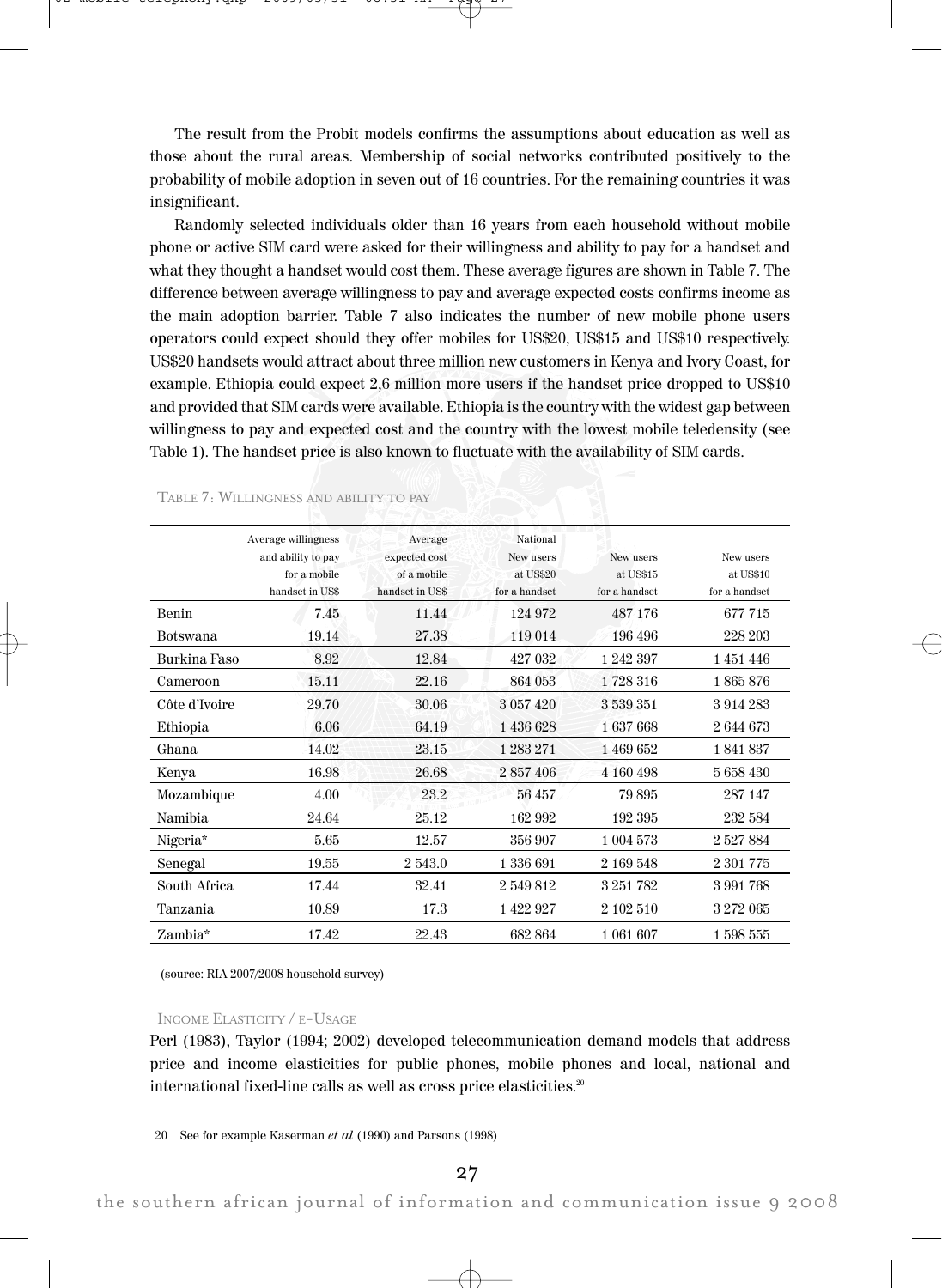Universal Service Obligations (USO) in this context have been thoroughly discussed in the literature. <sup>21</sup> Garbacz & Thompson (1997, 2002, 2003) find that price elasticities for landline services in the USA approach zero in recent years and that subsidies therefore have little or no impact on universal service. Crandall & Waverman (2000) Eriksson et al (1998) and Hausman et al (1993) support these findings.

Wallsten (2001) finds that greatly reduced international settlement rates for telecom traffic between the United States and the rest of the world had the effect of reduced prices and increased traffic in developing countries due to relatively high price elasticities. However, Garbacz & Thompson (2005) point out that international calls are of less relevance to poor people in developing countries compared to local and national calls, where price elasticities are low. They also find that the mobile monthly price elasticity exceeds fixed-line price elasticity in developing countries by a substantial amount and suggest that wireline phones are substitutes in the mobile market while mobile phones are not substitutes in the wireline market but complements. This is to some extent contradicted by Esselaar & Stork (2005) who find through studying usage data for nine African countries that mobile telephony is a substitute for fixed-line telephony across all income groups.

Clarke & Wallsten (2002) argue that universal service for the poor in developing countries is generally ineffective. Modelling income elasticities could establish alternative approaches to current universal service definitions. Rather than specifying coverage or geographic spread, universal service obligations (USOs) could be in terms of costs for monthly usage packages that take into account existing income barriers.

Lee (1999) in estimating access demand for mobile networks, shows that per capita GDP and the size of the existing fixed-line network increase the probability of people subscribing to mobile telephone services. This implies that the mobile telephone network is interdependent with the fixed-line network.

Demand, as understood by economists, is defined as the amount of goods or services people are willing to buy at a certain price *(ceteribus paribus –* other things, including income, equal). In this sense, demand is a concept affected by buying power. A person may have needs but no demand, due to income limitations. With insufficient income, demand can be zero or low even if the need is urgent. Demand or buying power for goods or services arises from the consumers' preferences for specific goods or services. Thus defining goods or a service, and studying how the consumer orders his/her preferences for such a product or service in relation to other available goods and services are crucial.

Demand arises from a previous knowledge of the product and a subjective evaluation of its benefits and costs. Communications services differ from other goods or services since some require a subscription prior to usage, such as post paid mobile and fixed line services. Even for prepaid mobile services a distinction can be made between access (cost of a handset) and usage costs. Subscription is necessary to use the Internet as well in most cases (notable exception is the Internet café). In the case of telephony the access service provides utility to a customer in terms of granting the ability to make and receive calls, even though it is uncertain whether the ability will be exercised. This is the so-called option value (Hee Lee, 2006).

For the purpose of analysing demand income elasticity for mobile telecommunication services we assume that the potential usage basket of a consumer consists of calls  $(q)$  and

<sup>21</sup> See Gasmi et al (2000), Panzar (2000), Rosston & Wimmer (2000), Valletti (2000)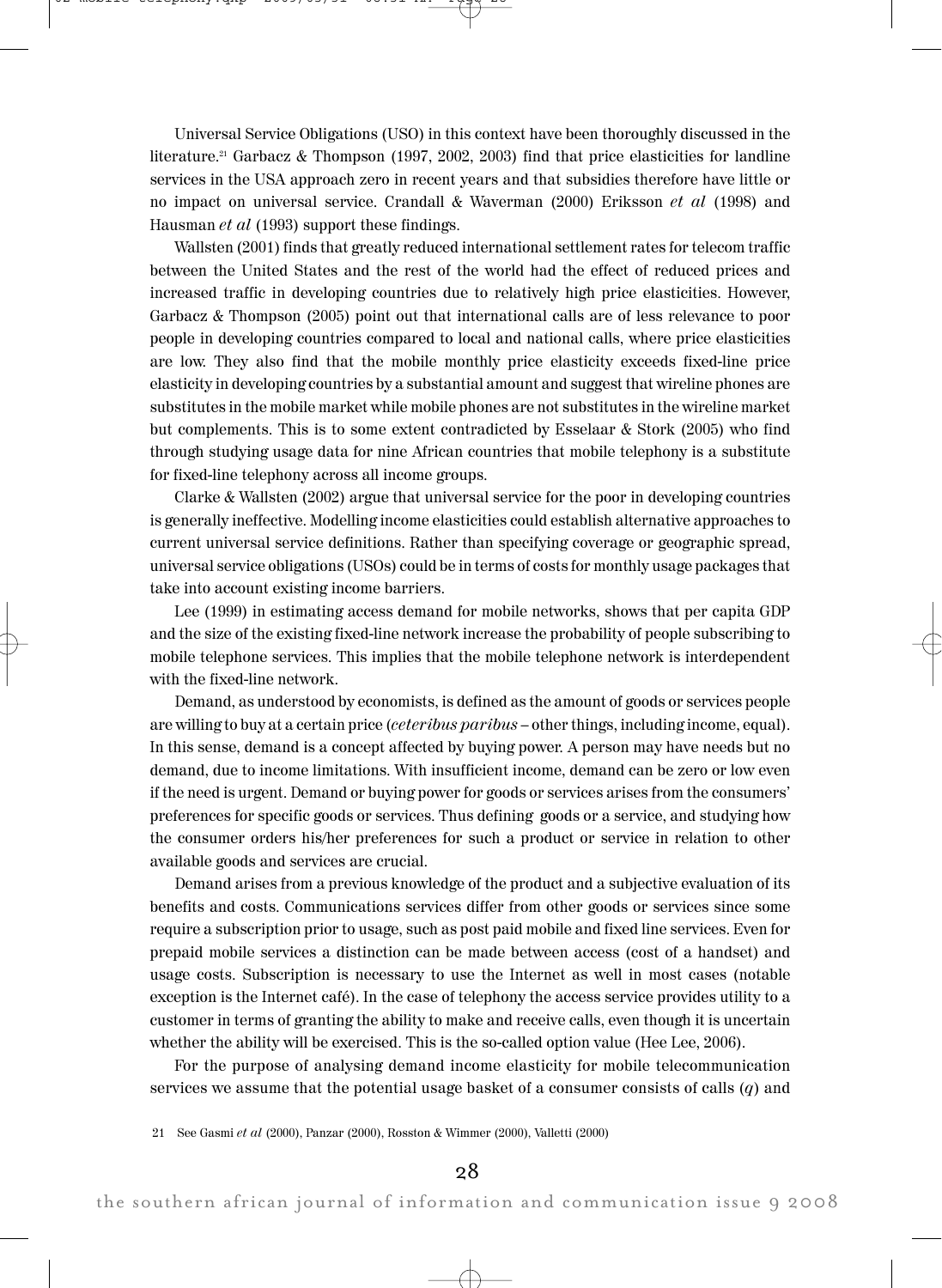a composite product  $(x)$  that represent all other goods and services. We further assume that the consumer's decision on individual demand for calls is made by maximising a utility function within a given budget constraint. In addition to the factors of calls  $(q)$  and a composite product  $(x)$  affecting his/her utility, income  $(y)$  can be considered. Moreover, if call externality is incorporated in the utility of an individual, the number of existing subscribers who are making calls to and receiving calls from the individual affects the demand for calls. Thus, after including the size of the network (N) in order to reflect call externality, the utility function of a customer  $(U)$  is represented in expression  $(3)$ :

 $U = U(q, x, N)$  (3)

At the same time, the budget constraint considering access charge and call charge is given by

 $(r + \pi q) + px = y$  $(4)$ 

Where r is the price of access to the telecommunications system,  $\pi$  the price of a call,  $\gamma$ is income of the consumer and  $p$  the price of the composite product  $x$ . For the utility function in (3), the number of calls represents direct benefits of using the mobile, while the number of subscribers represents indirect benefits through network size. Given the budget constraint in (4), and assuming the utility function is strictly quasi-concave and differentiable, using Lagrangian techniques the demand functions for calls and the composite product, as shown below in expressions (5) and (6), can be derived from the optimal solution of the utility function:

$$
q = q(\pi, p, N, y-r)
$$
  
\n
$$
x = x(\pi, p, N, y-r)
$$
\n(5)

These functions differ from conventional demand functions in two aspects: The budget constraint is  $y-r$ , rather than y, which reflects the condition of having to purchase access to telecommunication services, and the demand functions depend upon the number of subscribers, which reflects the access and usage externalities. Perl (1983), Taylor (1994, 2002) and Taylor and Kridel (1990) developed telecommunication demand models that are now widely used in the literature. The model has the following form:

$$
q = Ae^{\alpha p} y^{\beta} e^u \tag{7}
$$

Where q denotes use of the telephone network,  $p$  denotes the price of access and use,  $y$ denotes income, and  $u$  denotes a random error term. Network externalities as well as current socio-demographic factors can be included in this model as well.<sup>22</sup> Equation (7) can be transformed by taking the natural logarithm of the left hand and right hand sides:

$$
1n(q) = a \cdot \alpha p + \beta \cdot 1n(y) + \varphi Z + \varepsilon \tag{8}
$$

Where  $a = log A$  and Z the socio-demographic factors set. The transformed demand functions for mobile phone services are then expanded by socio-economic factors and postulated to be of following form:

$$
1n(m) = \beta_0 + \beta_1 Y + \beta_2 A + \beta_3 P P + \beta_4 W P + \beta_5 G + \beta_6 F + \beta_7 S N + \beta_8 R + \varepsilon
$$
 (9)

<sup>22</sup> Haque (2007) suggests ways of testing for the functional form of the demand function for telecommunication services. This would be beyond the scope of this paper and will be addressed with a separate paper.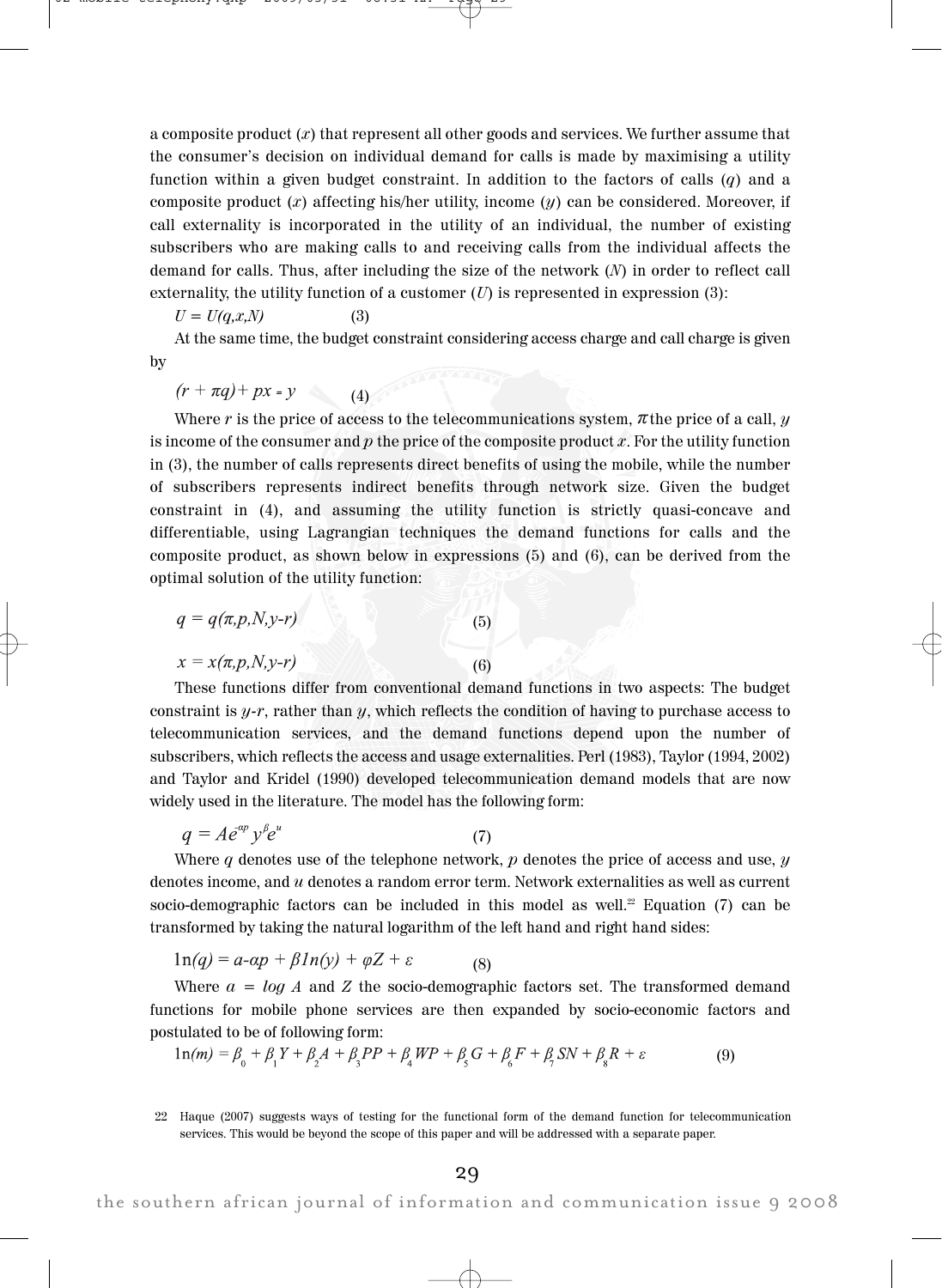$m =$  monthly mobile expenditure in US\$, converted using nominal end of 2007 exchange rates (source IMF)

 $Y=$  natural logarithm of individual income in US\$, converted using nominal end of 2007 exchange rates (source IMF). The income is the sum of any salary or wage, self-employment income, property income, income from agricultural produce, pension, transfer income and scholarships.

 $A =$ age in years

 $PP =$  dichotomous public phone variable: used public phone in the last three months =1, otherwise 0

 $WP =$  dichotomous work phone variable: access to a phone at work =1, otherwise 0

 $G =$  dichotomous gender variable, female=1, male=0

 $F =$  dichotomous fixed-line variable: fixed-line access at home =1, otherwise 0

 $SN =$ Dichotomous variable: social network (church groups, sports clubs etc.) membership  $= 1$ , otherwise 0

 $R =$  Dichotomous variable: rural = 1, urban (other urban and major urban) = 0

The price variable used in the analysis is represented by the amount that an individual paid for access and usage of mobiles. However, since country results are being computed individually, there will not be a change for any of the responses, the cost of the usage basket is the same for everyone in a country. This lets the price variable become a constant.

Table 8 presents the results from robust regressions for each country, using weighted data. Income is in each case significant and positively related to mobile expenditure.

The gender variable is insignificant for 10 countries, which is somewhat surprising given that the average income of women is lower compared with that of men for all countries but Mozambique. However income is already taken care of in the equation. This means that although at different income levels, women spend the same on mobile phones as men. For Botswana, Cameroon, Mozambique and Namibia, the gender variables were significant and negative, which means that women spend less. Nigeria had the only positive significant coefficient.<sup>23</sup>

<sup>23</sup> These finding can be explored further by using mean rank comparisons for the ratio mobile expenditure / disposable income.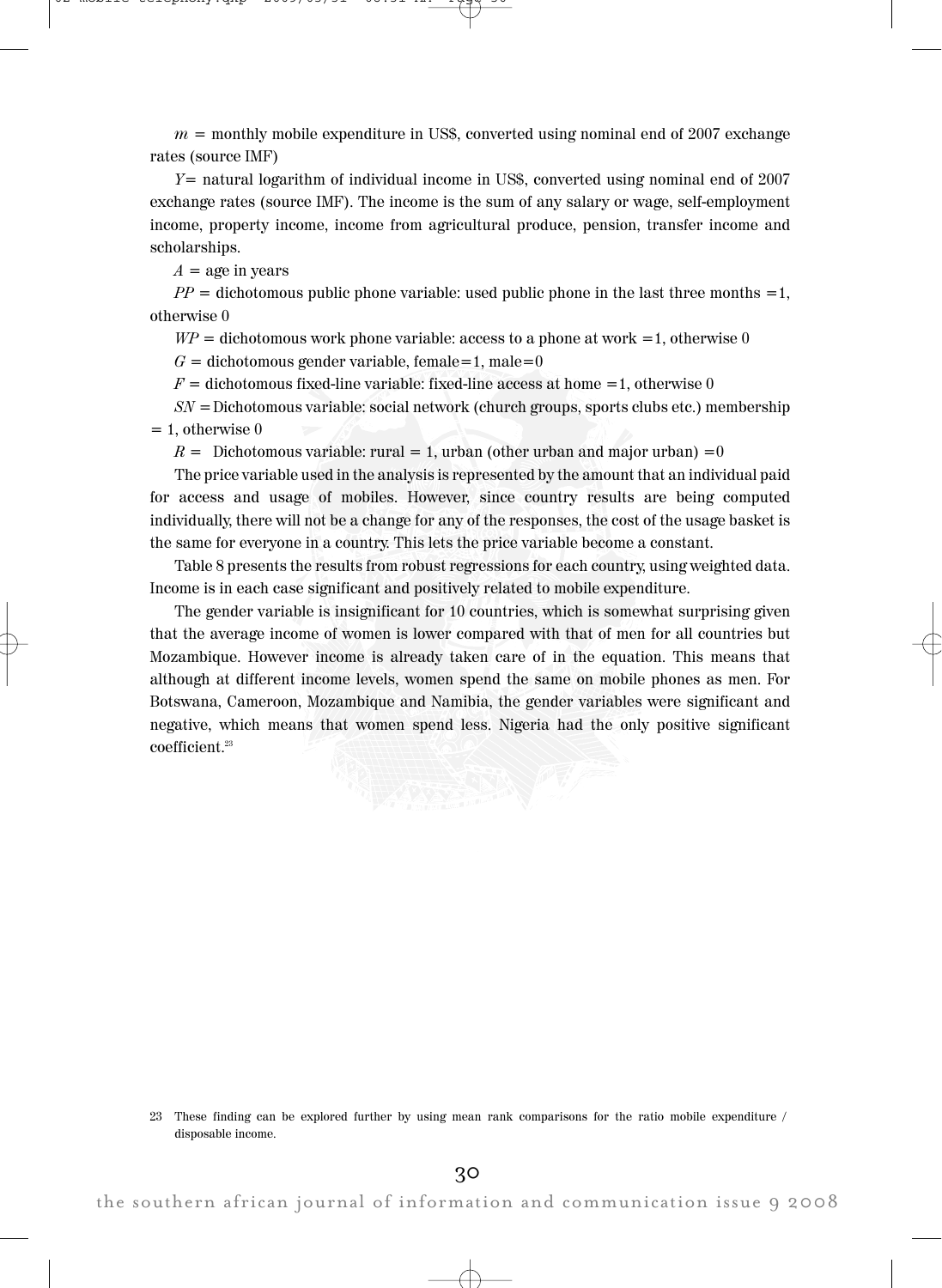| Country       | R2    | Prob  |           | Only significant coefficients are being displayed: $* =$ significant at 0.1 level, |            |           |            |           |            |           |  |
|---------------|-------|-------|-----------|------------------------------------------------------------------------------------|------------|-----------|------------|-----------|------------|-----------|--|
|               |       | $>$ F |           | ** = significant at 0.05 level, *** = significant at 0.01 level                    |            |           |            |           |            |           |  |
|               |       |       | Y         | А                                                                                  | G          | WP        | <b>PP</b>  | F         | R          | <b>SN</b> |  |
| Benin         | 0.399 | 0.000 | $0.35***$ |                                                                                    |            | $1.07***$ | $-0.27***$ |           |            |           |  |
| Botswana      | 0.298 | 0.000 | $0.46***$ |                                                                                    | $-0.26**$  |           |            |           |            |           |  |
| Burkina Faso  | 0.206 | 0.000 | $0.33***$ |                                                                                    |            |           | $0.28*$    | $0.35***$ |            |           |  |
| Cameroon      | 0.22  | 0.000 | $0.27***$ |                                                                                    | $-0.32**$  |           | $-0.22*$   | $0.54*$   | $-0.4*$    |           |  |
| Côte d'Ivoire | 0.196 | 0.000 | $0.36***$ | $-0.02*$                                                                           |            | $0.45**$  |            | $0.37*$   | $0.34*$    |           |  |
| Ethiopia      | 0.353 | 0.000 | $0.29***$ | $-0.01**$                                                                          |            |           |            |           | $-0.47***$ | $0.23*$   |  |
| Ghana         | 0.145 | 0.000 | $0.47***$ | $-0.01**$                                                                          |            |           |            |           |            |           |  |
| Kenya         | 0.251 | 0.000 | $0.33***$ | $-0.02***$                                                                         |            | $0.44***$ |            | $0.47***$ |            |           |  |
| Mozambique    | 0.189 | 0.000 | $0.11**$  | $-0.03***$                                                                         | $-0.72***$ |           |            | $1.04***$ |            |           |  |
| Namibia       | 0.449 | 0.000 | $0.43***$ |                                                                                    | $-0.23*$   | $0.37**$  |            |           |            |           |  |
| Nigeria       | 0.458 | 0.000 | $0.71***$ |                                                                                    | $0.24***$  |           |            | $-0.41*$  | $0.24***$  |           |  |
| Rwanda        | 0.339 | 0.000 | $0.55***$ |                                                                                    |            |           | $0.66***$  |           |            |           |  |
| Senegal       | 0.266 | 0.000 | $0.43***$ |                                                                                    |            |           | $0.247*$   |           |            |           |  |
| South Africa  | 0.477 | 0.000 | $0.47***$ | $-0.02***$                                                                         |            | $0.2**$   | $-0.2***$  | $0.3***$  |            |           |  |
| Tanzania      | 0.127 | 0.000 | $0.33***$ |                                                                                    |            |           |            | $0.84**$  |            |           |  |
| Uganda        | 0.292 | 0.000 | $0.39***$ |                                                                                    |            |           |            | $0.48**$  | $-0.24*$   | $0.43**$  |  |
| Zambia        | 0.378 | 0.000 | $0.52***$ | $-0.01**$                                                                          |            |           |            | $0.69***$ |            |           |  |

TABLE 8: MOBILE EXPENDITURE - ROBUST REGRESSION RESULTS FOR EACH COUNTRY USING SAMPLING WEIGHTS

Source: RIA 2007/2008 household survey

Having a working fixed-line phone at home is linked to higher mobile expenditure in eight out of 16 countries. This can be explained by two factors. First, households with fixed-line phones are generally wealthier, which might not directly be reflected in the individual income of the respondent (dependents). Second, having a fixed-line phone at home provides more opportunity to talk, such as calling home. These results confirm the existence of a relationship between mobile and fixed-line networks. To contribute to the complementarity and substitutability discussion further, the fixed-line expenditure would need to be investigated for any effect through the number of mobile phone users in the household as well. The survey data also can be used to explain usage pattern in more detail.

Public phone usage has only been significant for six out of 16 countries. For Benin, Cameroon and South Africa it has a negative effect on mobile phone expenditure and for Burkina Faso, Rwanda and Senegal a positive one. This too needs to be analysed in more detail. Public phones might be used by predominantly lower income groups or might actually substitute mobile phone expenditure. More country-specific research is required to arrive at definite conclusions.

This applies equally, for the impact of access to a work phone or private use. In five countries the work phone variable shows as positive and significant. While having access to a work phone is a good indicator of income, one might also have suspected a negative impact on mobile usage expenditure since the work phone could be used to substitute for mobile calls.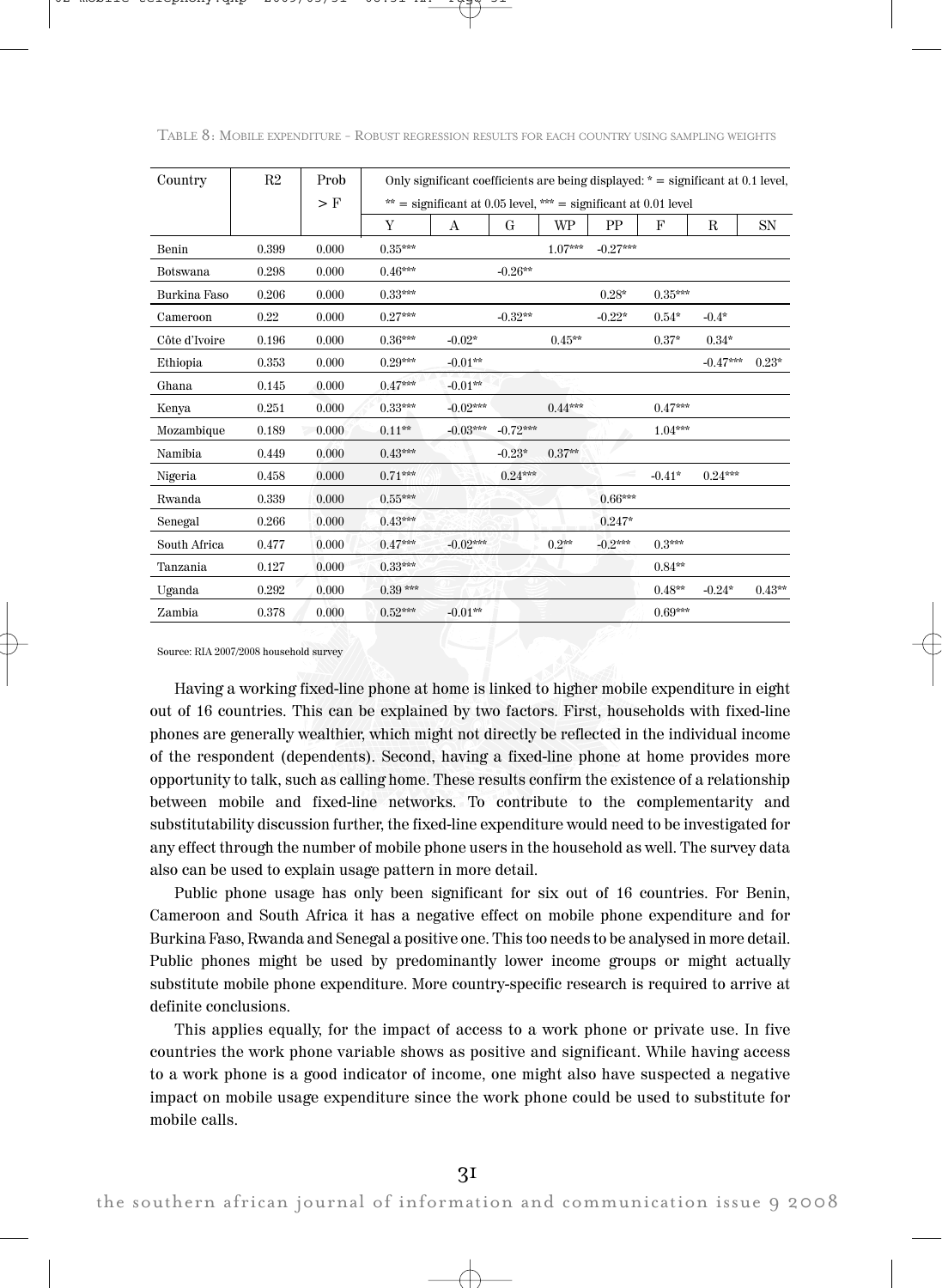Age has a significant and negative impact in six countries where that variable is significant. For those countries a youth user's effect can be established.

The main objective is to estimate demand elasticities. A distinction is made between income and price elasticities. Income elasticity describes the magnitude and also therefore the responsiveness of a demand change for a product in respect of an income change. Graphically expressed, the income elasticity is  $-$  *ceteris paribus*  $-$  the slope of the demand curve, dependent on the income.

$$
e_y = \frac{\triangle Q/Q}{\triangle Y/Y}
$$

Where:  $Q =$  quantity demanded;  $Y =$  income and,  $e_y =$  income elasticity.

The first derivative of the regression equation for income yields the coefficient for Y, which is the income elasticity, that is, the percentage change in mobile expenditure at a 1% change in income.24 The estimation results show that income variable is statically significant and positive for all 17 countries.

FIGURE 1: INCOME ELASTICITY: PERCENTAGE CHANGE IN MOBILE EXPENDITURE FOR 1% CHANGE IN INCOME.



24 See Wooldrige (2006: 46 and 705) and Hej et al (2004: 296).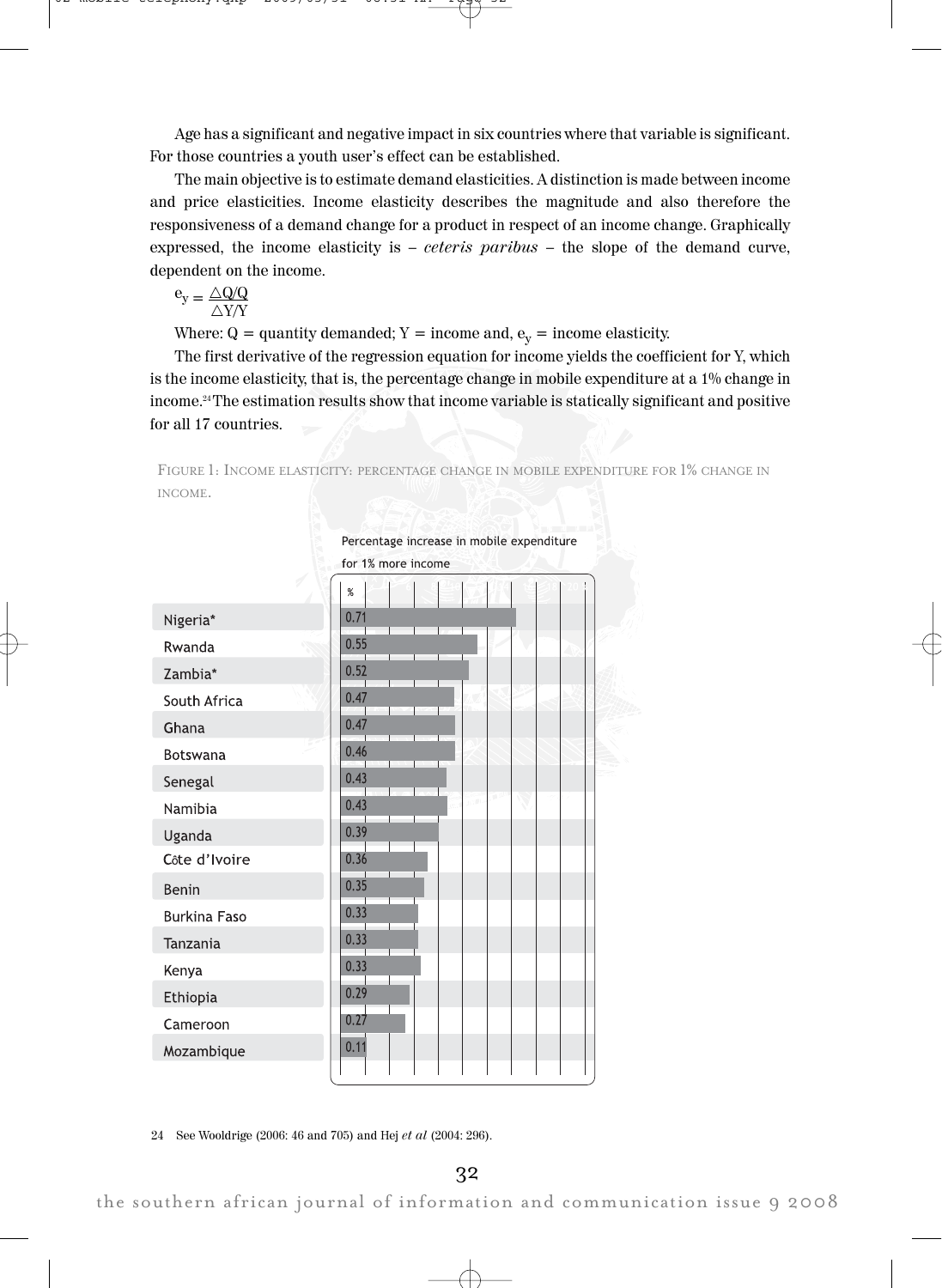Figure 1 shows the percentage change in mobile expenditure for a 1% income change. For all countries the mobile expenditure is inelastic with regard to income. Nigeria has the highest income elasticity and Mozambique the lowest. Since these are national figures based on crosssection data it implies that people with higher incomes spend a smaller proportion of their income on mobile telephony compared to low income households. Figure 2 confirms this. Income elasticity seems to be linked to relative cost of mobile usage, penetration and coverage. Those factors need to be explored in more detail in subsequent studies utilising supply side data and qualitative research.



FIGURE 2: SHARE OF MOBILE EXPENDITURE PER MONTH IN TERMS OF INDIVIDUAL INCOME.

# PRICE ELASTICITY / E-USAGE

Price elasticity describes the magnitude and also therefore the responsiveness of a demand change for a product in respect of a price change. Graphically expressed, the price elasticity is – ceteris paribus – the slope of the demand curve, dependent on the price.

$$
e_p = \frac{\triangle Q/Q}{\triangle P/P}
$$

the southern african journal of information and communication issue 9 2008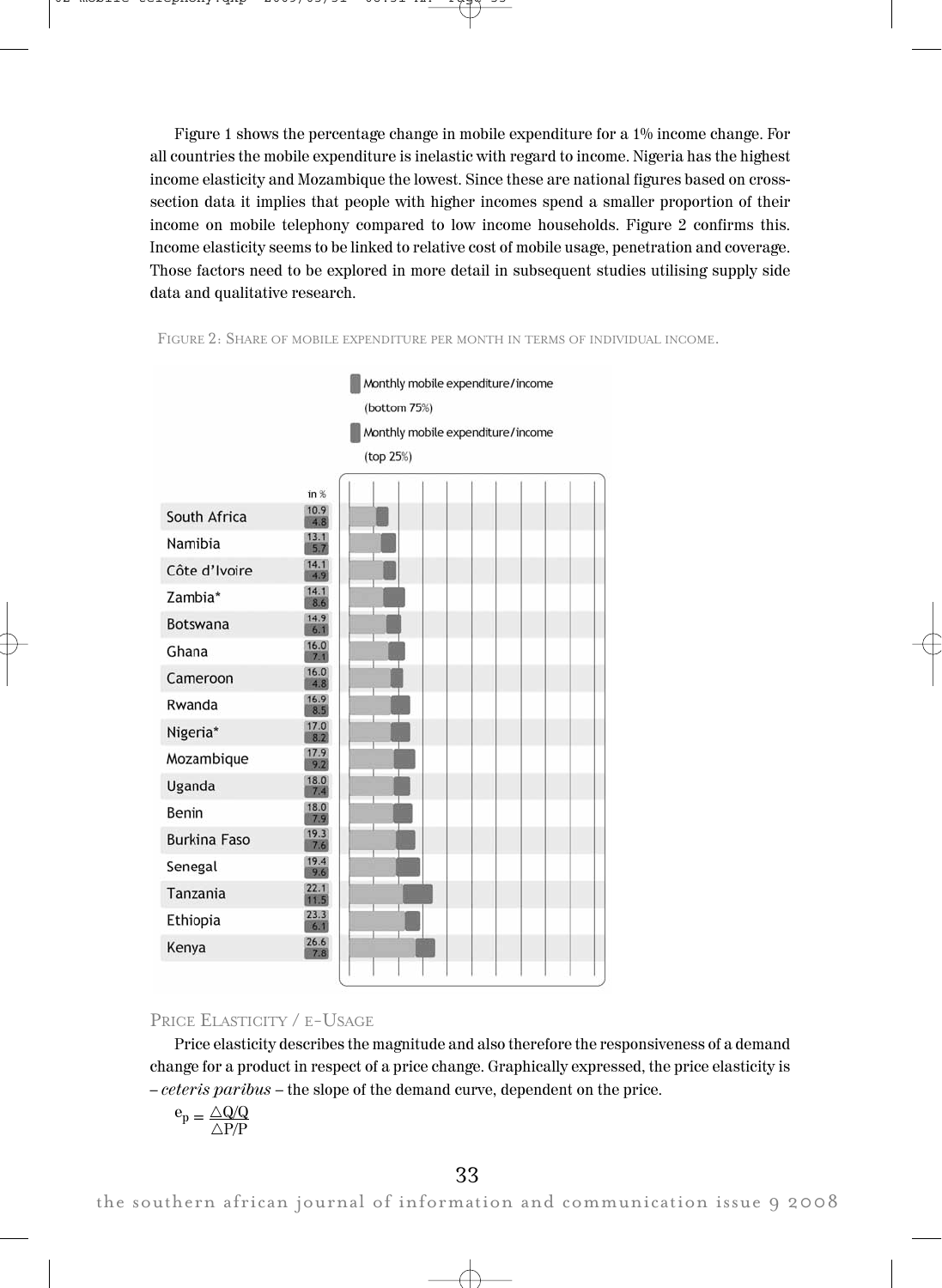Where:  $Q=$  quantity demanded;  $P=$  price of the good and  $e_p=$  price elasticity.

The price elasticity of demand is in almost all cases, except for inferior goods, negative; if the price increases the demand decreases. To simplify the notation, demand elasticities are in general expressed in absolute value and therefore expressed as positive (Frank & Bernanke, 2003).

Milne (2006) provides a very intuitive argument for the changing structure of price elasticity in a hypothetical case. She argues that when phones become available for the first time in a low-income community and usage charges or tariffs are relatively high (in terms of income) people will make a limited number of essential calls. In such a scenario, even if the price falls by a small amount the number of such calls, for instance in an emergency or substituting a telephone call for a bus ride to a city, will not increase by much. In other words price elasticity will be relatively low (much less than -1). But, as prices fall, in a much cheaper service environment she argues that people will start using the phone for many non-essential purposes, ranging from relationship maintenance to simple conveniences. Add to this pricing innovations that enable poorer people to purchase small denomination pre-paid calling cards to make phone calls and it becomes intuitive that the number of calls made will increase significantly. Milne (2006) argues that when this happens, the price elasticity will rapidly rise towards -1 or even more than -1.

|               | Monthly     | Current | $16+$ with |       | $16+$ with |            | Total      | Share of |
|---------------|-------------|---------|------------|-------|------------|------------|------------|----------|
|               | average     | market  | mobile     |       | more       | number of  | number     | Prepaid  |
|               | mobile      | in US\$ | phone or   |       | than one   | duplicated | of active  | users    |
|               | expenditure | million | active SIM |       | SIM card   | SIM cards  | SIM cards  |          |
|               | in US\$     |         |            |       |            |            |            |          |
| Benin         | 8.33        | 11.38   | 1 365 851  | 30.2% | 496 917    | 1 173 454  | 2 047 486  | 95.96%   |
| Botswana      | 10.18       | 6.67    | 654 737    | 59.5% | 61 670     | 129 323    | 722 390    | 99.28%   |
| Burkina Faso  | 5.84        | 10.77   | 1844701    | 27.2% | 380 945    | 943819     | 2 408 616  | 96.69%   |
| Cameroon      | 7.14        | 21.29   | 2979597    | 36.5% | 240 473    | 600 756    | 3 440 472  | 88.04%   |
| Côte d'Ivoire | 12.52       | 63.13   | 5 042 524  | 41.8% | 762 295    | 1741585    | 6 037 870  | 91.77%   |
| Ethiopia      | 3.81        | 5.29    | 1387910    | 3.2%  | 8379       | 17282      | 1410159    | 88.31%   |
| Ghana         | 10.44       | 78.23   | 7 491 378  | 59.8% | 832 341    | 1969676    | 8691409    | 99.83%   |
| Kenya         | 10.41       | 112.11  | 10772696   | 52.0% | 2796971    | 5932015    | 13 984 190 | 98.89%   |
| Mozambique    | 6.26        | 30.47   | 4865758    | 25.7% | 143 404    | 286 808    | 5 012 287  | 98.89%   |
| Namibia       | 11.41       | 7.14    | 625 707    | 49.3% | 39 090     | 83 807     | 670 424    | 89.95%   |
| Nigeria*      | 10.88       | 686.54  | 63 101 014 | 77.3% | 12 265 752 | 26 381 512 | 77 954 949 | 99.33%   |
| <b>Rwanda</b> | 6.02        | 3.13    | 520 259    | 9.9%  | 16 170     | 32 340     | 536 429    | 94.77%   |
| Senegal       | 11.00       | 27.54   | 2 502 300  | 39.8% | 125 251    | 291 243    | 2705744    | 99.70%   |
| South Africa  | 15.88       | 320.49  | 20 185 135 | 62.1% | 2 200 647  | 4845907    | 22 938 052 | 78.64%   |
| Tanzania      | 7.44        | 30.79   | 4 138 338  | 21.5% | 602 730    | 1 301 997  | 5070790    | 96.95%   |
| Uganda        | 5.75        | 16.81   | 2924095    | 20.7% | 526 378    | 1 097 654  | 3505813    | 97.84%   |
| Zambia*       | 10.55       | 25.96   | 2 459 961  | 45.5% | 110 683    | 253 279    | 2605368    | 99.7%    |

TABLE 9: MOBILE PENETRATION (SOURCE: RIA 2007/2008 HOUSEHOLD SURVEY)

34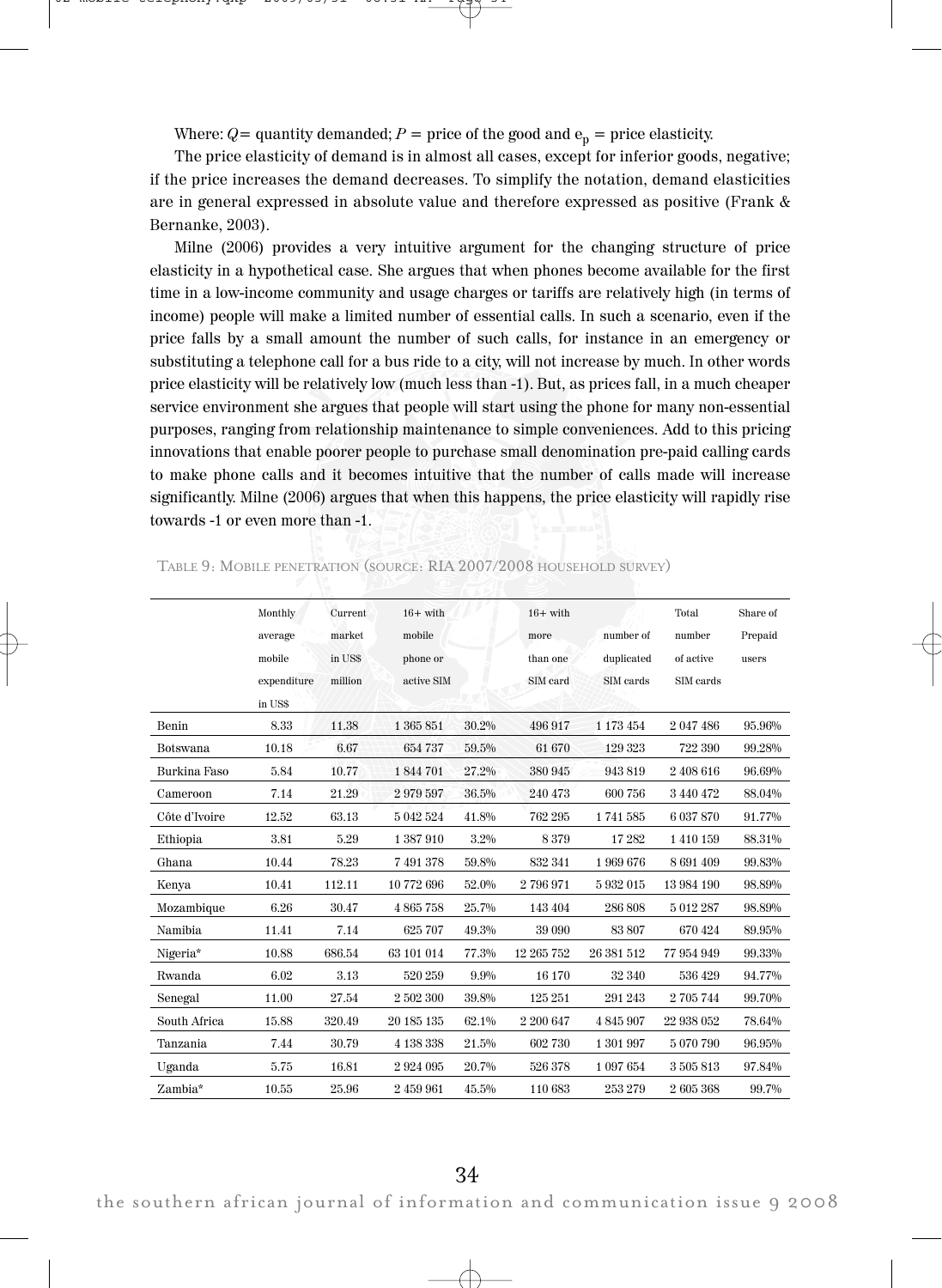One of the biggest problems in estimating price elasticity of demand (PED) for telecom services in developing country situations is the lack of accurate usage data. Unlike in developed countries where usage is easily obtainable from monthly bills for post-paid connections, the vast majority in developing countries, in the case of the current study between 78% and 99%, have no billing records (for prepaid shares see Table 9). Many use public phones, phones at work or other people's phones which also does not generate records.





Source: RIA 2007/2008 household survey.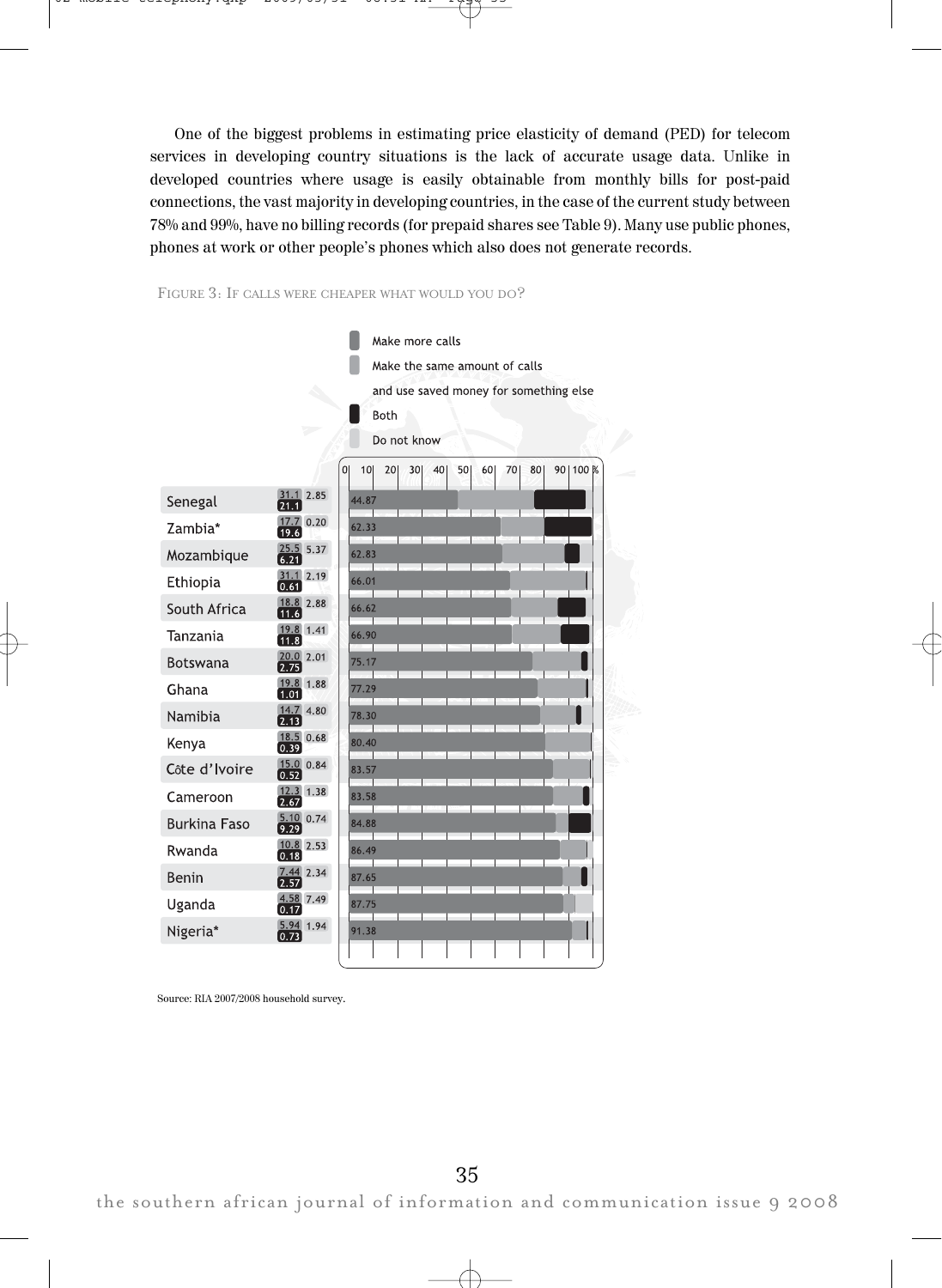FIGURE 4: AVERAGE REACTION TO COST OF USING YOUR PHONE GOING DOWN BY HALF OR DOUBLING



Source: RIA 2007/2008 household survey

Another difficulty is that cross-section data, like those being analysed here, are not suitable to calculate price elasticities since data are only captured for one snapshot at a time. Changes in consumer behaviour due to price changes can only be analysed using time-series data. Cross section data only allow a rough glimpse at price elasticities by using contingent valuation methods. Respondents with mobile phone or active SIM card were asked how they would react to price decreases and increases. The answers to these questions are displayed in Figure 3 and Figure 4. Figure 3 shows that the vast majority of respondents would make more calls if prices were to come down. Senegal and Ethiopia are the two countries with the highest share of respondents that would use the saved money for something else.

Figure 4 shows how respondents state that they would react to a doubling or halving of call charges. What can be seen in the response is asymmetrical, ie respondents would react to price increases more strongly than they would do to price decreases. However, approximating price elasticity from these two contingent valuation results is, strictly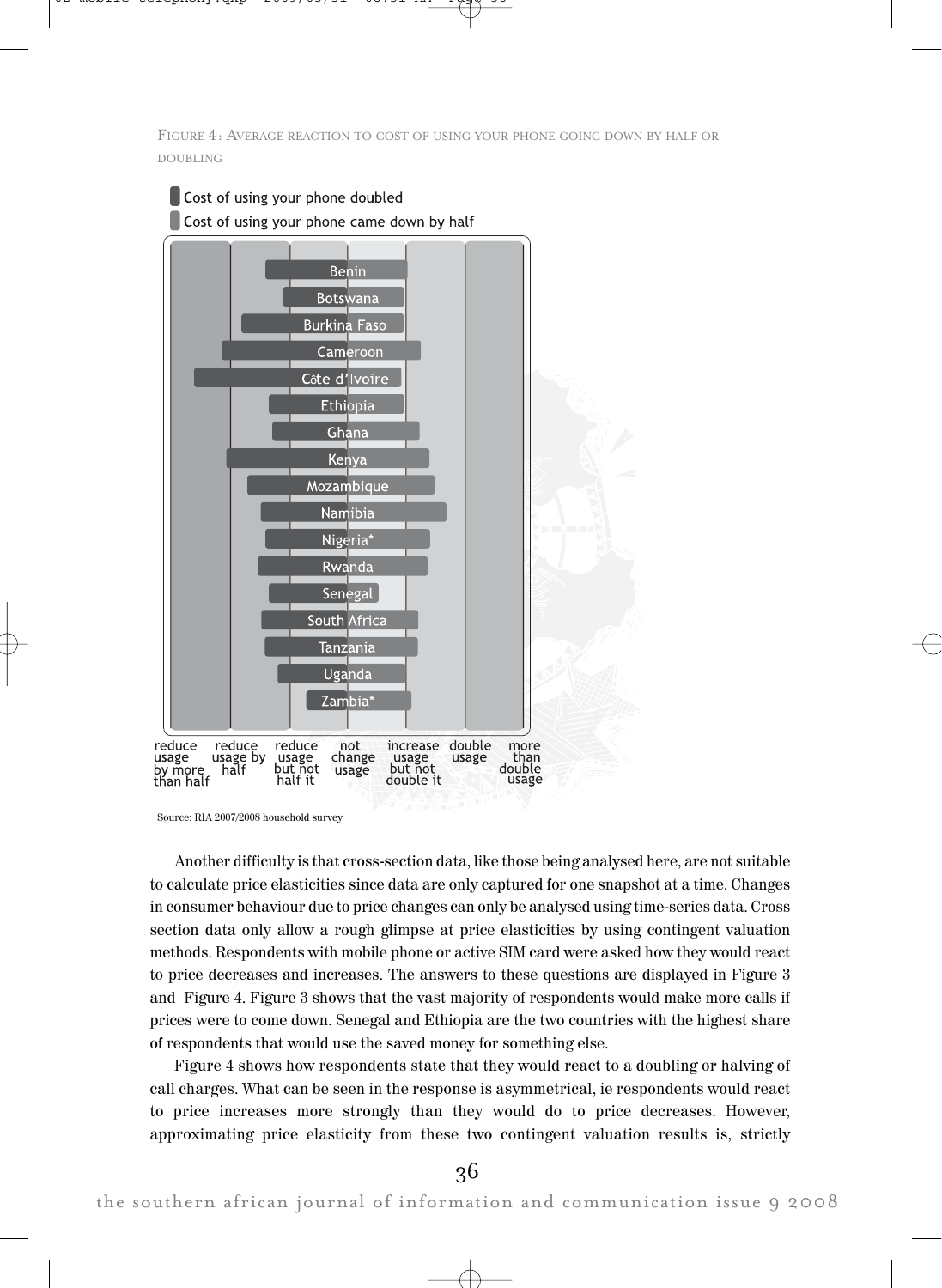## speaking, not possible. Respondents state their preferences and do not reveal observed behaviour reacting to price changes.

|                 |       | $16+$ without a mobile<br>phone or active SIM card | Willing and able to spend<br>more than: | Average<br>monthly<br>WTP in<br>US\$ of<br>potential | Monthly<br>untapped<br>market in<br>US\$<br>million |       |       |
|-----------------|-------|----------------------------------------------------|-----------------------------------------|------------------------------------------------------|-----------------------------------------------------|-------|-------|
|                 |       |                                                    | <b>US\$1</b>                            | <b>US\$2</b>                                         | <b>US\$5</b>                                        | users |       |
| Benin           | 69.8% | 3 162 099                                          | 2797101                                 | 1 402 507                                            | 161 217                                             | 2.94  | 8.26  |
| <b>Botswana</b> | 40.5% | 446 140                                            | 311 446                                 | 199 511                                              | 66 192                                              | 4.28  | 1.47  |
| Burkina Faso    | 72.8% | 4 9 29 8 9 7                                       | 4 371 694                               | 1875892                                              | 430 952                                             | 3.13  | 13.71 |
| Cameroon        | 63.5% | 5 177 393                                          | 3 452 460                               | 1855275                                              | 550724                                              | 3.75  | 13.14 |
| Côte d'Ivoire   | 58.2% | 7 033 592                                          | 4 4 8 5 4 9 8                           | 3645855                                              | 1677528                                             | 6.86  | 31.44 |
| Ethiopia        | 96.8% | 42 497 353                                         | 10 231 145                              | 3 104 395                                            | 74 428                                              | 1.53  | 25.68 |
| Ghana           | 40.2% | 5 036 815                                          | 2 849 435                               | 1953135                                              | 984 279                                             | 9.34  | 38.40 |
| Kenya           | 48.0% | 9941748                                            | 5866299                                 | 5 235 785                                            | 1245083                                             | 3.30  | 25.69 |
| Mozambique      | 74.3% | 14 078 222                                         | 1 407 840                               | 1 199 765                                            | 376 037                                             | 2.96  | 6.70  |
| Namibia         | 50.7% | 644 056                                            | 275 364                                 | 247 254                                              | 71 171                                              | 4.88  | 1.35  |
| Nigeria         | 22.7% | 18 541 687                                         | 7989151                                 | 6 234 941                                            | 5 128 000                                           | 6.09  | 65.25 |
| Rwanda          | 90.1% | 4735492                                            |                                         |                                                      |                                                     |       |       |
| Senegal         | 60.2% | 3779221                                            | 3428481                                 | 1294681                                              | 502 730                                             | 3.28  | 11.33 |
| South Africa    | 37.9% | 12 331 758                                         | 7604512                                 | 5 551 777                                            | 2 209 625                                           | 4.34  | 36.27 |
| Tanzania        | 78.5% | 15 066 652                                         | 5 560 959                               | 4750935                                              | 1 064 087                                           | 2.61  | 21.42 |
| Uganda          | 79.3% | 11 174 801                                         |                                         |                                                      |                                                     |       |       |
| Zambia*         | 54%   | 2944732                                            | 1 933 833                               | 1 310 576                                            | 329 922                                             | 3.45  | 8.20  |

## TABLE 10: MOBILE WILLINGNESS AND ABILITY TO PAY

Source: RIA 2007/2008 household survey

Table 10 presents data on the untapped market, those 16 years or older that do not have a mobile or active SIM card at present. It shows the results for the number of people that could be reached with US\$1, US\$2 and US\$5 Average Revenue per Users (ARPU) business models.

#### **CONCLUSION**

This paper shows that countries differ in their levels of ICT adoption and usage and also in the factors that influence adoption and usage. Income and education vastly enhances mobile adoption but gender, age and membership of social networks have little impact. Income is the main explanatory variable for usage. In terms of mobile expenditure the study also finds linkages to fixed-line, work and public phone usages. These linkages need, however, to be explored in more detail in future. Mobile expenditure proves to be inelastic with regard to income, ie as income increases mobile expenditure increases to a lesser extent indicating its importance in individual budgets.

Key policy interventions would be regulatory measures to increase access and usage of mobile services by promoting network investment. The current super profits being enjoyed by

37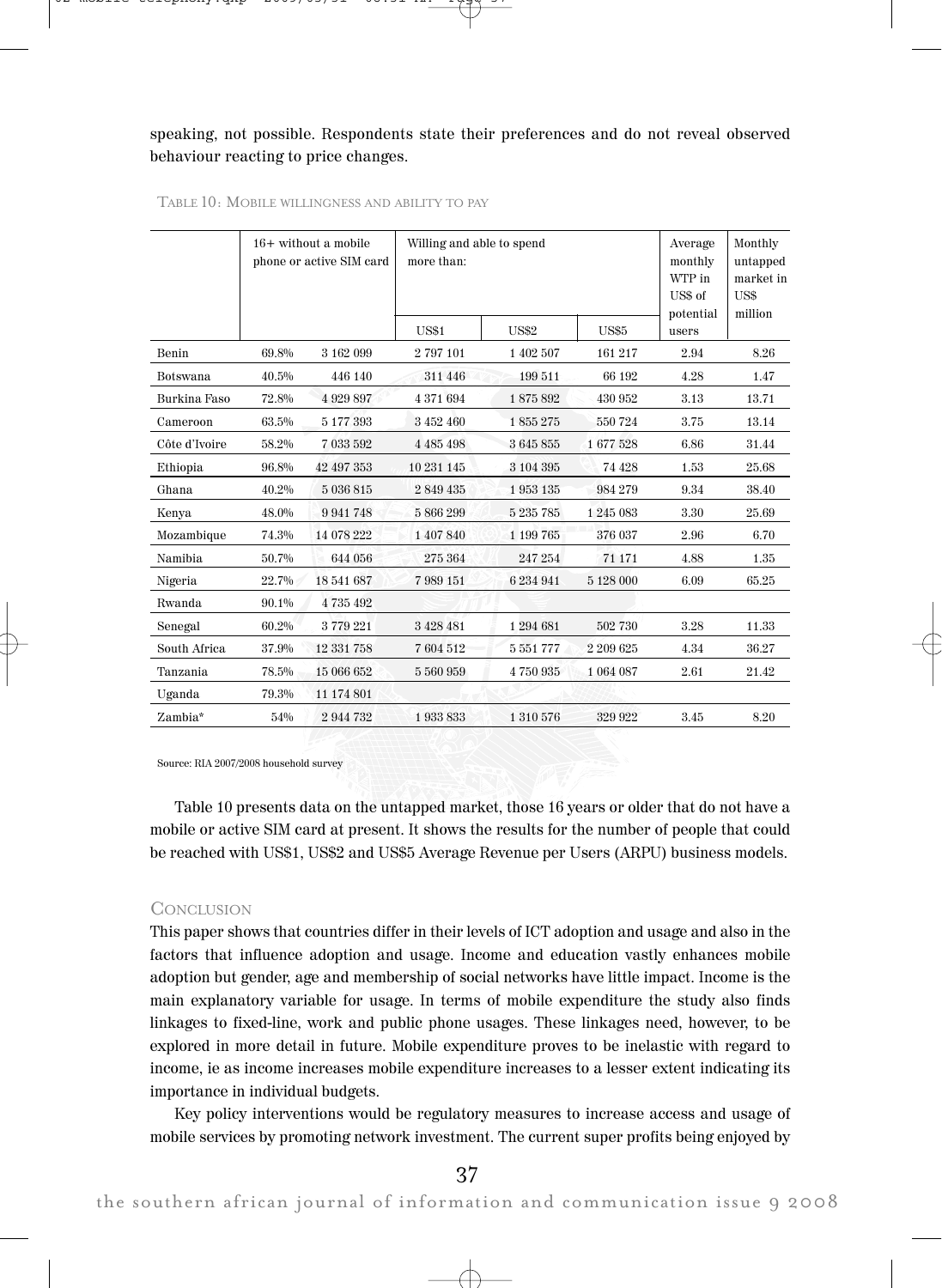operators across the continent as a result of prices that are among the highest in the world need to be moderated. In most markets there is no effective competition requiring regulatory interventions to ensure cost-based wholesale and retail pricing.

Increasing Coverage: Licence fees for infrastructure investment should cover the administrative and usage costs of national resources only. The current high cost of licences in most countries used to generate funds for state coffers translate to high prices for consumers as operators recover their licence costs. Countries need to look at incentives, not disincentives, to encourage network rollouts.

Wider Access: Access prices can be reduced by exempting telecommunication equipment, in particular mobile handsets and services from import duties and additional taxes.

Allow more Usage: Policy measures to increase the competition within the industry are the best mechanisms to reduce usage costs. In a competitive environment the operator can choose to compete on price or on service quality. Regulatory measures can improve competition on price by creating price transparency.

Price Transparency: Contract and prepaid tariffs vary across operators to an extent that a product to product comparison is impossible for consumers. Non-transparent pricing, including rapidly changing promotions and misleading media campaigns, make it difficult for end users to make informed decisions. This prevents operators from having to compete on prices and leads to higher average prices. Establishing price transparency on the basis of published monthly usage baskets will make the cost to the end user transparent and force operators to compete on price or service quality.

Cost-based Interconnection Rates: Above cost interconnection charges are often used by dominant operators to restrict small operators from gaining market share. High interconnection charges make off-net calls expensive and punish consumers or small operators. Cost-based interconnection rates (or benchmarked on cost base) increase the competition between operators and hence lead to lower usage cost.

Licences for Low ARPU business models: Regulators should award additional licences to applicants that are able to offer low ARPU business models, preferably below US\$2.

The correct policy and regulatory measures can boost mobile access and usage. Avoiding sector and service-specific levies and additional taxes will result in lower recovery costs and therefore lower prices. Lower prices would allow millions of people currently unable to afford access to mobile services to do so and allow those currently restricting their usage as a result of the high cost of services to use services more extensively and effectively. This is likely to produce greater profits for companies overall and governments will as a consequence have even more money in their coffers due to taxes on greater operator revenues. "

the southern african journal of information and communication issue 9 2008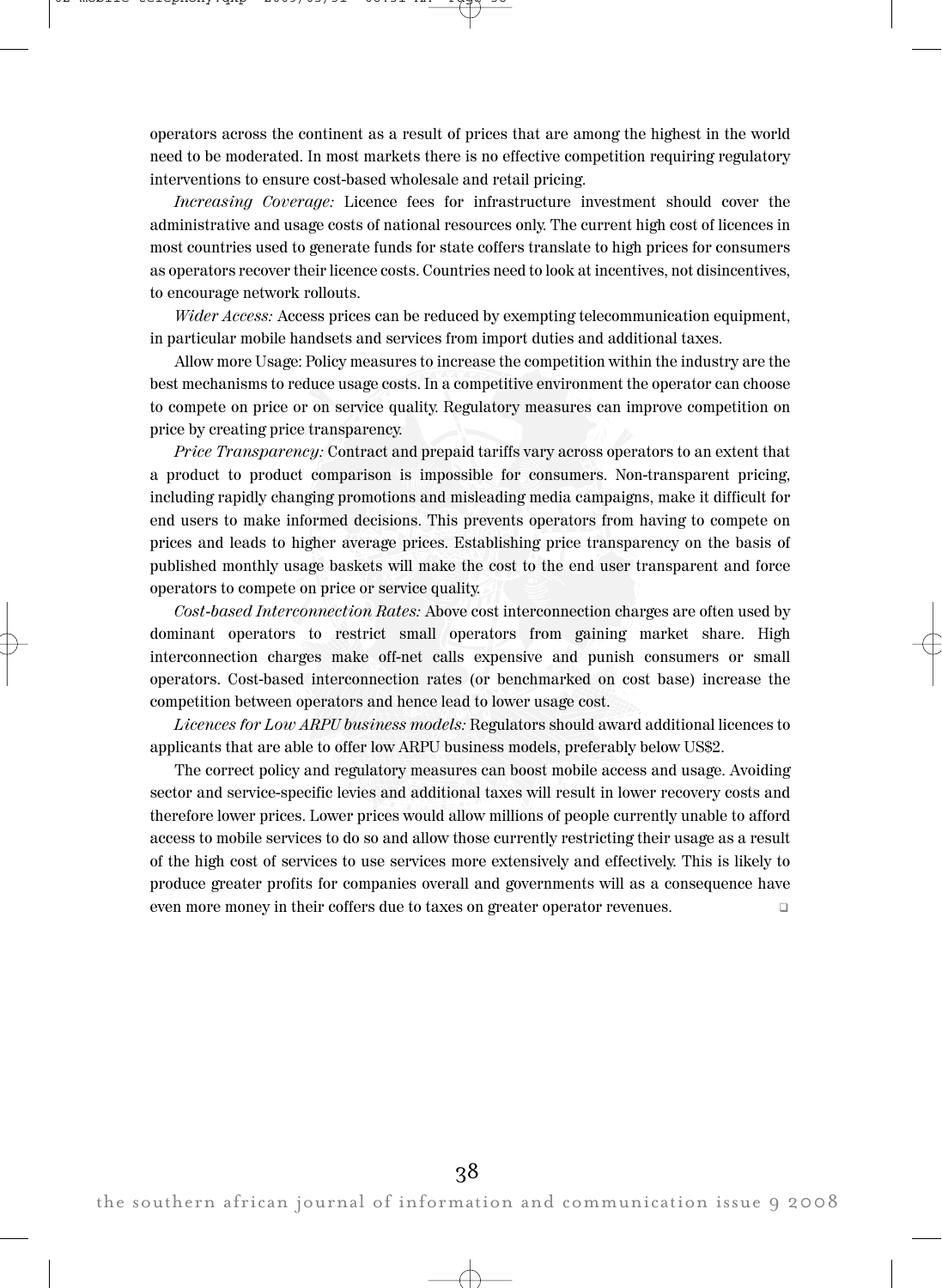#### **REFERENCES**

- Adamowicz, W., Louviere, J. and Williams (1994). Combining Revealed and Stated Preference Methods for Valuing Environmental Amenities. Journal of Environmental Economics and Management, Vol. 26, pp.271-292.
- Bagchi, K. and Udo, G. (2007). Empirically testing factors that drive ICT adoption in Africa and OECD set of Nations, Issues in Information Systems, Vol. 8, No.2, pp. 45-52.
- Baliamoune-Lutz, M. (2003). An analysis of the determinants and effects of ICT diffusion in developing countries, Information Technology for Development, Vol.10, pp.151-169.
- Bann, C. (1999). A Contingent Valuation of the Mangroves of Benut. Forestry, Department, Peninsular Malaysia, Danish Cooperation for Environment and Development and the Johor State. www.soc.uoc.gr/calendar/2000EAERE/papers/PDF/A6-Bann.pdf Last Appeal: 10.07.07
- Bateman, I., Carson, R., Day, B., Hanemann, M., Hanley, N., Hett, T., Jones-Lee, M., Loomes, G., Mourato, S., Ozdemiroglu, E., Pearce, D., Sugden, R., Swanson, J. (2002). Economic Valuation with Stated Preference Techniques – A Manual. Edward Elgar, Cheltenham, UK, ISBN: 1- 84064-919-4.
- Clarke, G. and Wallsten, S. (2002). Universal(ly bad) service: Providing infrastructure services to rural and poor urban consumers. World Bank Policy Research Working Paper, 2868, 1–54.
- Crandall, R. and Waverman, L. (2000). Who pays for universal service? When telephone subsidies become transparent. Washington, DC: Brookings Institution Press.
- Eriksson, R., Kaserman, D. and Mayo, J. (1998). Targeted and untargeted subsidy schemes: Evidence from postdivestiture efforts to promote universal telephone service. Journal of Law and Economics, 41, 477–502.
- Esselaar, S. and Stork, C. (2005). Mobile Cellular Telephone: Fixed-line Substitution in Sub-Saharan Africa, The Southern African Journal of Information and Communication, Issue 6, pages 64-73, ISSN 1607-2235.
- Fabiani, S., Schivardi, F. and Trento, S. (2005), ICT adoption in Italian manufacturing: firm-level evidence, *Industrial and Cooperate Change*, pp.1-25.

Frank, R. and Bernanke, B. (2003). Principles of Economics. McGraw-Hill, Boston

- Garbacz, C. and Thompson, H. G., Jr. (1997). Assessing the impact of FCC lifeline and link-up programs on telephone penetration. Journal of Regulatory Economics, 11, 67–78.
- Garbacz, C. and Thompson, H. G., Jr. (2002). Estimating telephone demand with state decennial census data from 1970–1990. Journal of Regulatory Economics, 21, 317–329.
- Garbacz, C. and Thompson, H. G., Jr. (2003). Estimating telephone demand with state decennial census data from 1970–1990: Update with 2000 data. Journal of Regulatory Economics, 24, 373–378.
- Garbacz, C. and Thompson, H. G., Jr. (2005). Universal telecommunications service: A world perspective. Information Economics and Policy, 17, 495–512.
- Garbacz, C. and Thompson, H. G., Jr. (2007). Demand for telecommunication services in developing countries. Telecommunications Policy 31 (2007) 276–289.
- Gasmi, F., Laffont, J. J. and Sharkey, W. (2000). Competition, universal service and telecommunications policy in developing countries. Information Economics and Policy, 12, 221–248.
- Gefen, D. and Straub, D. (1997). Gender difference in the perception and use of e-mail: an extension to the technology acceptance model. MIS Quarterly, 21, 389– 400.

Gourieroux, C. (1986). Econométrie des variables qualitatives, Economica.

Haque, O. M. (2007). Income Elasticity and Economic Development, Springer, ISBN 0-387-24292-9.

Hausman, J., Tardiff, T. and Belinfante, A. (1993). The effects of the breakup of AT&T on telephone penetration in the United States. American Economic Review (American Economic Association Papers and Proceedings), 83, 178–184.

Heij, C., de Boer, P., Franses, P., Kloek, T. and van Dijk, H. (2004). Economteric Methods with Applications in Business and Economics, Oxford University Press, ISBN 0-19-926801-0.

39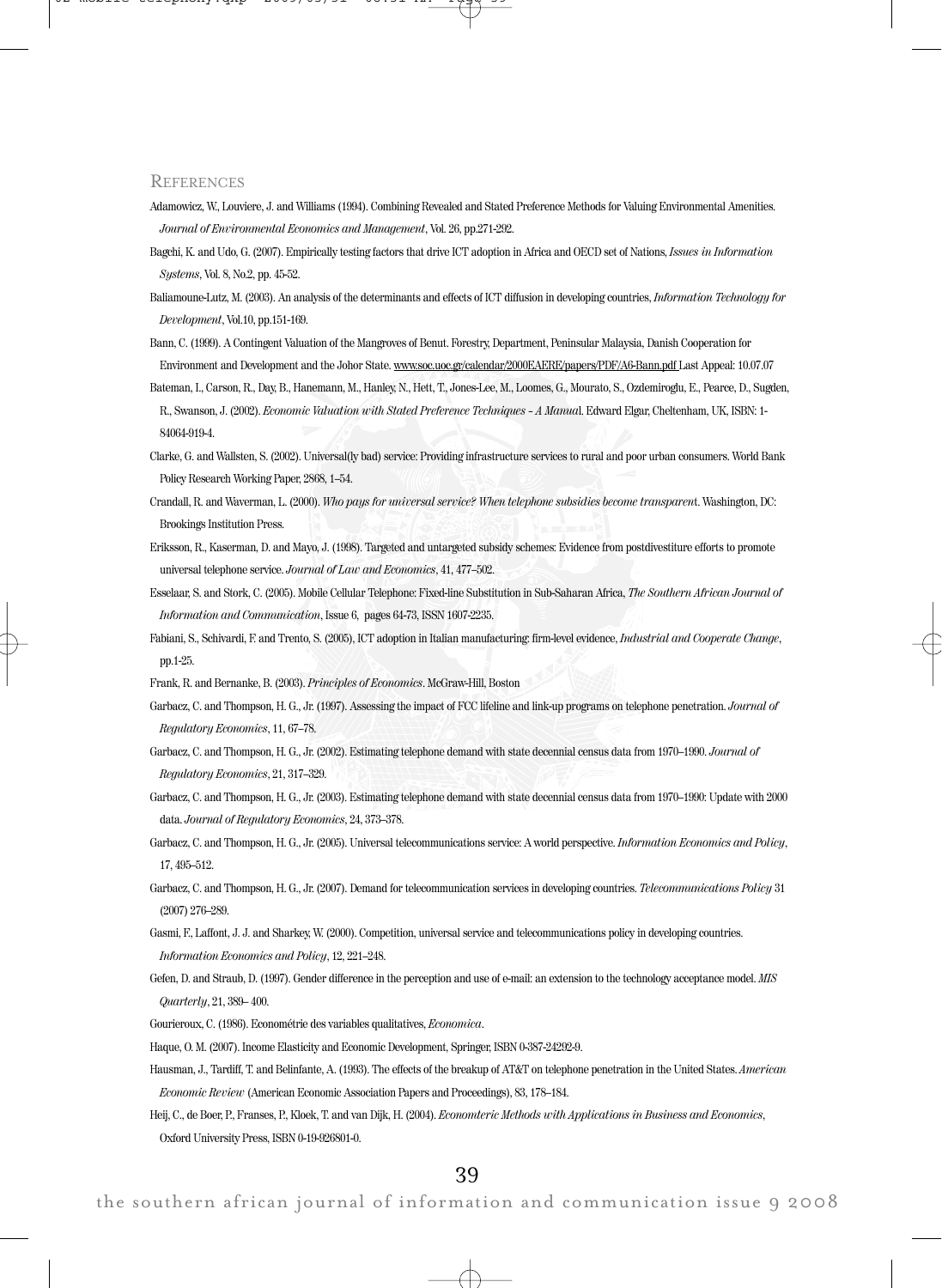- Jalava, J. and Pohjola, M. (2002). Economic growth in New Economy: Evidence from advanced economies, Information Economics and Policy, Vol.14, pp. 189-210
- Jorgenson D., Ho, M.S. and Stiroh, K. (2005). Productivity: Information Technology and the American Growth Ressurgence. London; Cambridge: The MIT Press.
- Kabbar, E.F. and Crump, B.J. (2006). The factors that influence Adoption of ICT by recent refugee immigrants to New Zealand, Informing Science Journal, Vol.9, pp.111-120.
- Kaserman, D. L., Mayo, J. W. and Flynn, J. E. (1990). Cross subsidization in telecommunications: Beyond the universal service fairy tale. Journal of Regulatory Economics, 2, 231–249.
- Kelly, T. (2004). Changing ICT ranking of African Nations. The Southern African Journal of Information and Communication, Issue No. 5, 2004.
- Kwapong, O.A.T.F (2007). Problems of policy formulation and implementation: The case of ICT use in rural women's empowerment in Ghana, International Journal of Education and Development using Information and Communication Technology, Vol.3, No. 2, pp. 68-88.
- Long, S. (1997). Regression Models for Categorical and Limited Dependent Variables, Advanced Quantitative Techniques in the Social Sience Series, Sage Publications, ISBN 0-8039-7374-8.

Long, S. and Freese, J. (2006). Regression Models for Categorical Dependent Variables Using Stata, Stata Press, ISBN1-59718-011-4. Maddala, G. S. (1983). Limited-dependent and Qualitative Variables in Econometrics, Cambridge University Press.

- McCormick, D. and Onjala, J. (2007). Methodology for Value Chain Analysis in ICT Industry Frameworks for the Study of Africa, Institute for Development Studies University of Nairobi
- Milne, C. (2006). "Telecoms demand: measures for improving demand in developing countries a toolkit for action". Discussion Paper WDR 0603, Main Report (World Dialogue on Regulation).

Mitchell, R. and Carson, R. (1984). A Contingent Valuation Estimate of National Freshwater Benefits – Technical Report to the US Environmental Protection Agency. Resources for Future, Washington D.C.

- Niininen, P. (2001). Computers and economic growth in Finland, in Information Technology, Productivity, and Economic Growth: International Evidence and implications for economic Development, Matti Pohjola, ed., Oxford University Press.
- 
- OECD (2003). ICT and Economic growth. Evidence from OECD countries, industries and firms. Paris (France).

Oliner, S.D. and Sichel, D.E. (2000). The resurgence of growth in the late 1990s: Is Information Technology the Story?, Journal of Economic Perspectives, Vol.14, pp. 3-22.

Ono, H. (2003). Gender and the Internet. Social Sciences Quarterly, 84, 111–121.

- Orbicom (2003). L'observatoire de la fracture numérique ... et au-delà. Conseil national de la recherche du Canada, Québec (Canada).
- Panzar, J. C. (2000). A methodology for measuring the costs of universal service obligations. Information Economics and Policy, 12, 211-220.
- Parsons, S. G. (1998). Cross-subsidization in telecommunications. Journal of Regulatory Economics, 13, 157–182.
- Perl, L. J. (1983). Residential demand for telephone service. White Plains, NY: National Economic Research Associates.
- Piccoli, G., Ahmed, R. and Ives, B. (2001). Web based virtual learning environments: a research framework and a preliminary assessment of effectiveness in basic IT skills training. MIS Quarterly, 25, 401–426.
- Pohjola, M. (2001). Information technology and economic growth: A cross-country Analysis, in: Information Technology, Productivity, and Economic Growth: International Evidence and implications for economic Development, Matti Pohjola, ed., oxford University Press.
- Roller, L. H. and Waverman, L. (2001). Telecommunications Infrastructure and Economic Development: A simultaneous approach. The American Economic Review, Vol. 91, No 4, 909-923.
- Rosston, G. L. and Wimmer, B. R. (2000). The state of universal service. Information Economics and Policy, 12, 261–283.
- Row R., Schulze W. and Breffle W. (1996). A Test for Payment Card Biases. Journal of Environmental Economics and Management, Vol. 31, pp. 178-185.
- Sichel, D. (1997). The Computer revolution- An Economic Perspective, Washington D.C.: Brookings Institutions Press.
- Taylor, L. D. (1994). Telecommunications demand in theory and practice. Dordrecht: Kluwer Academic Press.
- Taylor, L. D. (2002). Customer demand analysis. In M. Cave, S. Majumdar, and I. Vogelsang (Eds.), Handbook of telecommunications economics (pp. 97–142). Amsterdam: Elsevier Science.

40